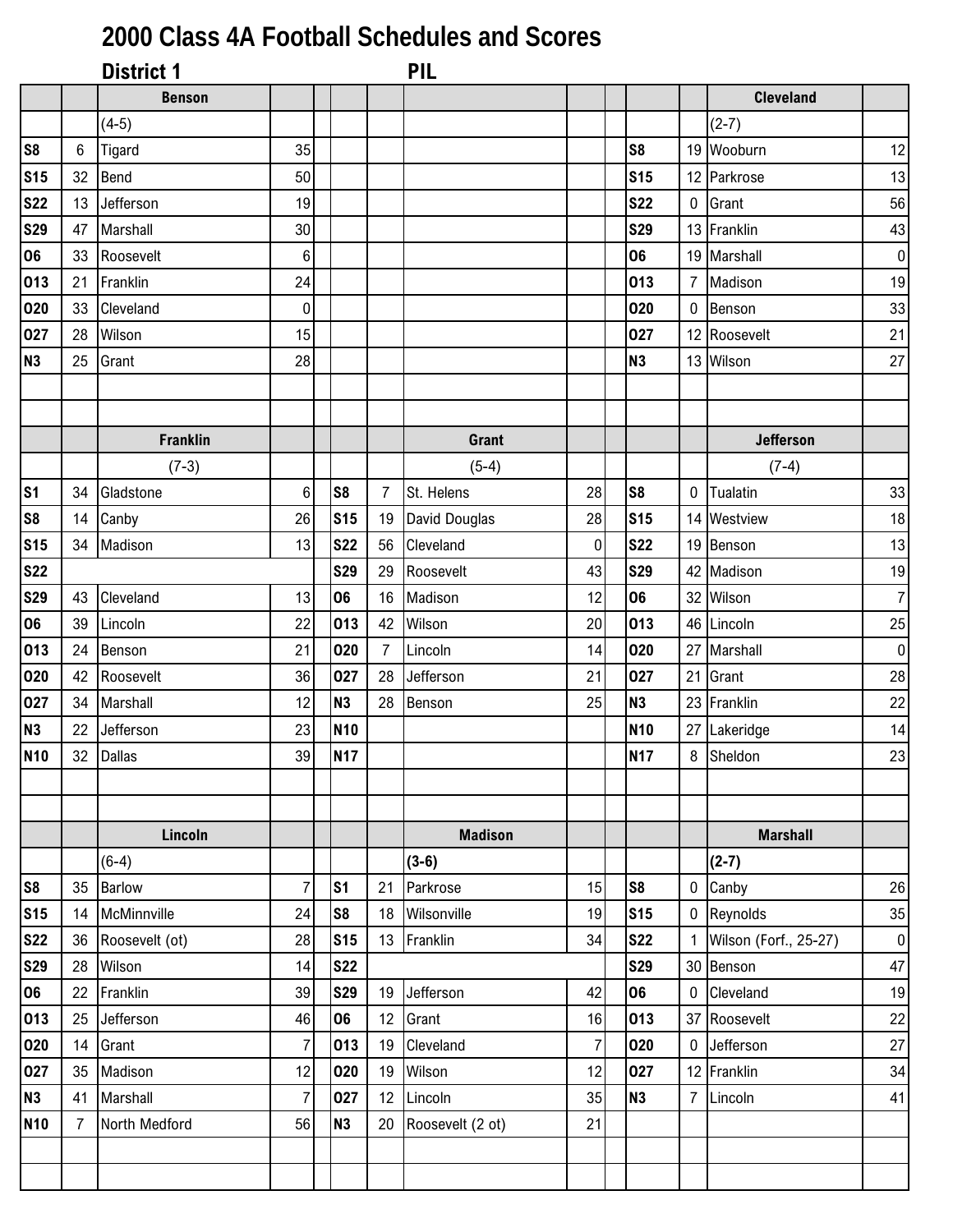|                |                | <b>Roosevelt</b>         |                  |                |                |                  |                |                 |                | <b>Wilson</b>           |                 |
|----------------|----------------|--------------------------|------------------|----------------|----------------|------------------|----------------|-----------------|----------------|-------------------------|-----------------|
|                |                | $(4-5)$                  |                  |                |                |                  |                |                 |                | $(1-8)$                 |                 |
| S <sub>8</sub> | 22             | Parkrose                 | 12               |                |                |                  |                | S <sub>8</sub>  |                | 14 Newberg              | 50              |
| <b>S15</b>     | 14             | Wilsonville              | 35               |                |                |                  |                | <b>S15</b>      | $\overline{7}$ | Tualatin                | 19              |
| <b>S22</b>     | 28             | Lincoln (ot)             | 36               |                |                |                  |                | <b>S22</b>      | 0              | Marshall (Forf., 27-25) | 1               |
| <b>S29</b>     | 43             | Grant                    | 29               |                |                |                  |                | <b>S29</b>      |                | 14 Lincoln              | 28              |
| 06             | 6              | Benson                   | 33               |                |                |                  |                | 06              | $\overline{7}$ | Jefferson               | 32              |
| 013            | 22             | Marshall                 | 37               |                |                |                  |                | 013             | 20             | Grant                   | 42              |
| 020            | 36             | Franklin                 | 42               |                |                |                  |                | 020             | 12             | Madison                 | 19              |
| 027            | 21             | Cleveland                | 12               |                |                |                  |                | 027             | 15             | Benson                  | 28              |
| N3             | 21             | Madison (2 ot)           | 20               |                |                |                  |                | <b>N3</b>       | 27             | Cleveland               | 13              |
|                |                |                          |                  |                |                |                  |                |                 |                |                         |                 |
|                |                |                          |                  |                |                |                  |                |                 |                |                         |                 |
|                |                | <b>District 2</b>        |                  |                |                | <b>Metro</b>     |                |                 |                |                         |                 |
|                |                | Aloha                    |                  |                |                | <b>Beaverton</b> |                |                 |                | <b>Century</b>          |                 |
|                |                | $(2-7)$                  |                  |                |                | $(6-3)$          |                |                 |                | $(6-3)$                 |                 |
| S <sub>8</sub> | 13             | Hermiston                | 47               | S <sub>1</sub> | 21             | Roseburg         | 14             | S <sub>1</sub>  | 24             | <b>Barlow</b>           | 18              |
| <b>S15</b>     | 14             | Beaverton                | 56               | S <sub>8</sub> | 52             | Southridge       | $\overline{7}$ | S <sub>8</sub>  | 13             | Jesuit                  | 56              |
| <b>S22</b>     | 28             | Century                  | 31               | <b>S15</b>     | 56             | Aloha            | 14             | S <sub>15</sub> |                | 10 Hillsboro            | $\,6\,$         |
| <b>S29</b>     | 20             | Southridge               | 17               | <b>S22</b>     | 28             | Glencoe          | 35             | <b>S22</b>      | 31             | Ahola                   | 28              |
| 06             | 27             | Westview                 | 26               | <b>S29</b>     | 27             | Century          | 35             | <b>S29</b>      | 35             | Beaverton               | 27              |
| 013            | 6              | Glencoe                  | 41               | 06             | 14             | Sunset           | $\overline{7}$ | 06              | 21             | Southridge (ot)         | 14              |
| 020            | 8              | Hillsboro                | 43               | 013            | 33             | Westview         | 0              | 013             |                |                         |                 |
| 027            | 6              | Sunset                   | 42               | 020            | $\overline{7}$ | Jesuit           | 31             | 020             |                | 24 Westview             | 14              |
| N3             | 0              | Jesuit                   | 56               | 027            | 28             | Hillsboro        | $\,6\,$        | 027             |                | 10 Glencoe              | 47              |
|                |                |                          |                  | <b>N3</b>      |                |                  |                | <b>N3</b>       | 14             | Sunset                  | 35              |
|                |                |                          |                  |                |                |                  |                |                 |                |                         |                 |
|                |                | Glencoe                  |                  |                |                | <b>Hillsboro</b> |                |                 |                | <b>Jesuit</b>           |                 |
|                |                | $(6-5)$                  |                  |                |                | $(4-6)$          |                |                 |                | $(14-0)$                |                 |
| S <sub>1</sub> | 33             | Gresham                  | 41               | S <sub>8</sub> | 22             | Glencoe (ot)     | 21             | S <sub>1</sub>  | 55             | Lakeridge               | $\overline{7}$  |
| S <sub>8</sub> | 21             | Hillsboro (ot)           | 22               | <b>S15</b>     | 6              | Century          | 10             | S <sub>8</sub>  |                | 56 Century              | 13              |
| <b>S15</b>     | $\overline{7}$ | Sunset                   | 38               | <b>S22</b>     | 21             | Sunset           | 26             | <b>S15</b>      | 69             | Southridge              | 14              |
| <b>S22</b>     | 35             | Beaverton                | 28               | <b>S29</b>     | $\overline{7}$ | Westview         | 14             | <b>S22</b>      | 56             | Westview                | $7\overline{ }$ |
| <b>S29</b>     | $\overline{7}$ | Jesuit                   | 42               | 06             | 27             | Jesuit           | 49             | <b>S29</b>      |                | 42 Glencoe              | $\overline{7}$  |
| 06             | 41             | Southridge               | $\overline{7}$   | 012            | 34             | Clackamas        | 23             | 06              | 49             | Hillsboro               | 27              |
| 013            | 41             | Aloha                    | $\boldsymbol{6}$ | 020            | 43             | Aloha            | 8 <sup>1</sup> | 013             |                | 35 Sunset               | $\overline{7}$  |
| 020            |                |                          |                  | 027            | 6              | Beaverton        | 28             | 020             | 31             | Beaverton               | $\overline{7}$  |
| 027            | 47             | Century                  | 10               | <b>N3</b>      | 35             | Southridge       | 16             | 027             |                |                         |                 |
| <b>N3</b>      | 41             | Westview                 | $\overline{3}$   |                |                |                  |                | N <sub>3</sub>  | 56             | Aloha                   | $\overline{0}$  |
| <b>N10</b>     | 58             | <b>Hood River Valley</b> | 44               |                |                |                  |                | <b>N10</b>      | 61             | <b>Tigard</b>           | 14              |
| <b>N17</b>     | 13             | North Medford            | 30               |                |                |                  |                | <b>N17</b>      |                | 38 South Salem          | 20              |
|                |                |                          |                  |                |                |                  |                | <b>N24</b>      |                | 55 Central Catholic     | 20              |
|                |                |                          |                  |                |                |                  |                | D <sub>1</sub>  | 39             | Tualatin                | 22              |
|                |                |                          |                  |                |                |                  |                | D <sub>8</sub>  |                | 38 North Medford        | 28              |
|                |                |                          |                  |                |                |                  |                |                 |                |                         |                 |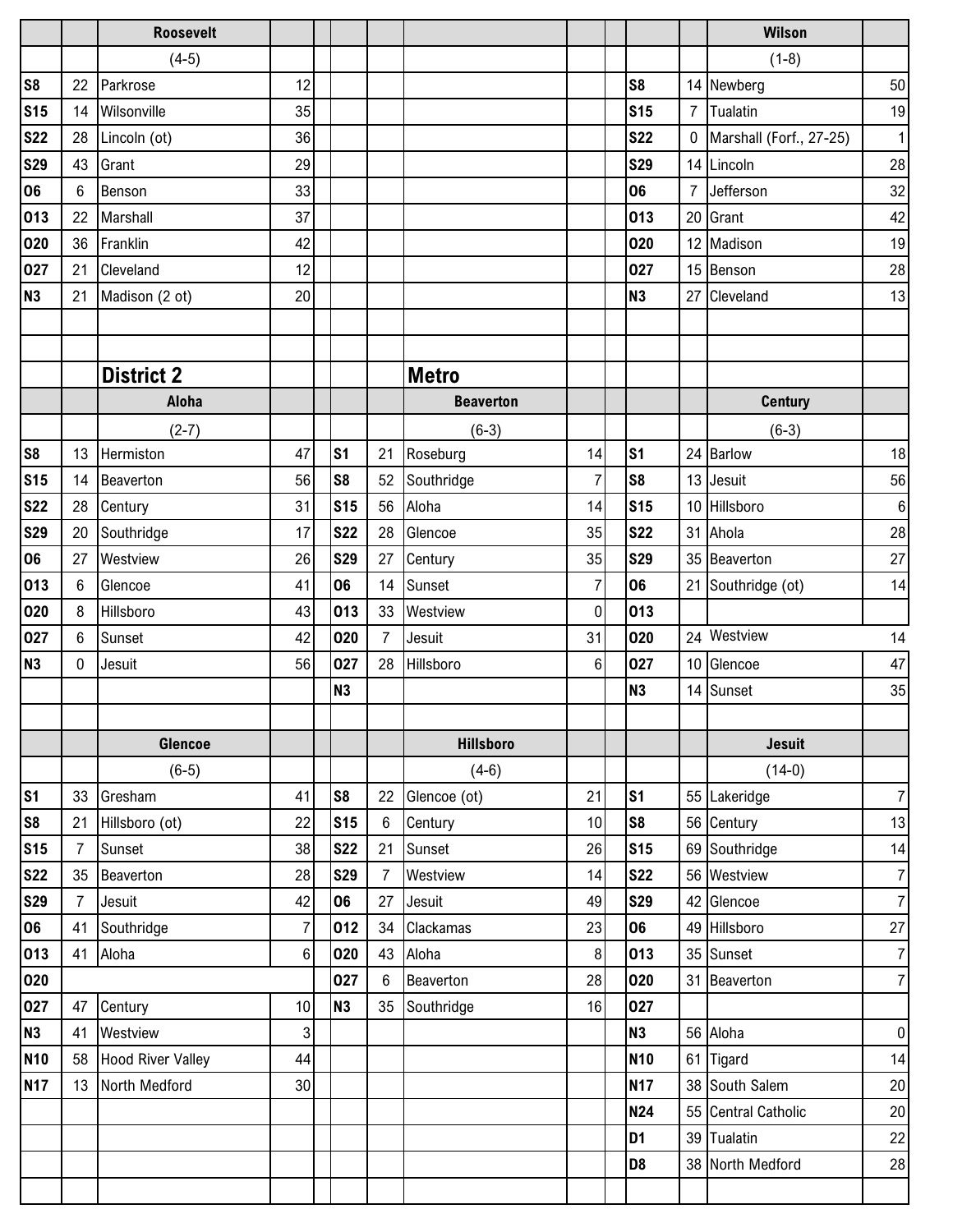|                |                | Southridge               |    |                 |                  | <b>Sunset</b>            |                |                |                | <b>Westview</b>          |                  |
|----------------|----------------|--------------------------|----|-----------------|------------------|--------------------------|----------------|----------------|----------------|--------------------------|------------------|
|                |                | $(0-9)$                  |    |                 |                  | $(8-3)$                  |                |                |                | $(3-6)$                  |                  |
| S <sub>1</sub> | 6              | Oregon City              | 16 | S <sub>8</sub>  | 27               | Westview                 | $\overline{7}$ | S <sub>8</sub> | 7              | Sunset                   | 27               |
| S <sub>8</sub> | $\overline{7}$ | Beaverton                | 52 | <b>S15</b>      | 38               | Glencoe                  | $\overline{7}$ | <b>S15</b>     |                | 18 Jefferson             | 14               |
| <b>S15</b>     | 14             | Jesuit                   | 69 | <b>S22</b>      | 26               | Hillsboro                | 21             | <b>S22</b>     | $\overline{7}$ | Jesuit                   | 56               |
| <b>S22</b>     |                |                          |    | <b>S29</b>      | 30               | Putnam                   | 21             | <b>S29</b>     |                | 14 Hillsboro             | $\overline{7}$   |
| <b>S29</b>     | 17             | Aloha                    | 20 | 06              | 7                | Beaverton                | 14             | 06             | 26             | Aloha                    | 27               |
| 06             | $\overline{7}$ | Glencoe                  | 41 | 013             | $\overline{7}$   | Jesuit                   | 35             | 013            | 0              | Beaverton                | 33               |
| 013            | 14             | Century (ot)             | 21 | 020             | 44               | Southridge               | $\pmb{0}$      | 020            |                | 14 Century               | 24               |
| 020            | 0              | Sunset                   | 44 | 027             | 42               | Aloha                    | 6              | 027            | 45             | Southridge               | 36               |
| 027            | 36             | Westview                 | 45 | N3              | 35               | Century                  | 14             | <b>N3</b>      | 3              | Glencoe                  | 41               |
| <b>N3</b>      | 16             | Hillsboro                | 35 | N <sub>10</sub> | 28               | <b>Mountain View</b>     | 21             |                |                |                          |                  |
|                |                |                          |    | <b>N17</b>      | 20               | Sprague (2 ot)           | 26             |                |                |                          |                  |
|                |                |                          |    |                 |                  |                          |                |                |                |                          |                  |
|                |                | <b>District 3</b>        |    |                 |                  | Mt. Hood                 |                |                |                |                          |                  |
|                |                | <b>Barlow</b>            |    |                 |                  | <b>Centennial</b>        |                |                |                | <b>Central Catholic</b>  |                  |
|                |                | $(0-9)$                  |    |                 |                  | $(5-4)$                  |                |                |                | $(11-1)$                 |                  |
| S <sub>1</sub> | 18             | Century                  | 24 | S <sub>8</sub>  | 20               | McMinnville              | 45             | s <sub>1</sub> |                | 44 Bend                  | 6                |
| S <sub>8</sub> | $\overline{7}$ | Lincoln                  | 35 | <b>S15</b>      | 30               | Silverton                | 14             | S <sub>8</sub> |                |                          |                  |
| <b>S15</b>     | 10             | Gresham                  | 35 | <b>S22</b>      | 30               | Reynolds                 | 29             | <b>S15</b>     |                | 41 Tigard                | $\overline{0}$   |
| <b>S22</b>     |                |                          |    | <b>S29</b>      | 8                | Gresham                  | 23             | <b>S22</b>     |                | 42 Hood River Valley     | 6                |
| <b>S29</b>     | 8              | <b>Hood River Valley</b> | 36 | 06              | 30               | Sandy                    | 12             | <b>S29</b>     | 42             | Sandy                    | 12               |
| 06             | 13             | Reynolds                 | 28 | 013             | 21               | <b>Hood River Valley</b> | 26             | 06             |                | 28 Gresham               | 13               |
| 013            | 13             | Sandy                    | 35 | 020             | 22               | <b>Barlow</b>            | 10             | 013            |                | 43 Reynolds              | 13               |
| 020            | 10             | Centennial               | 22 | 027             | 18               | David Douglas            | 13             | 020            | 41             | David Douglas            | 13               |
| 027            | $6\phantom{a}$ | <b>Central Catholic</b>  | 45 | N3              | 14               | <b>Central Catholic</b>  | 48             | 027            |                | 45 Barlow                | $\,6\,$          |
| N <sub>3</sub> |                | 26 David Douglas         | 61 |                 |                  |                          |                | N3             |                | 48 Centennial            | 14               |
|                |                |                          |    |                 |                  |                          |                | <b>N10</b>     |                | 60 Grant                 | $\boldsymbol{6}$ |
|                |                |                          |    |                 |                  |                          |                | <b>N17</b>     | 57             | Clackamas                | 22               |
|                |                |                          |    |                 |                  |                          |                | <b>N24</b>     | 20             | Jesuit                   | 55               |
|                |                |                          |    |                 |                  |                          |                |                |                |                          |                  |
|                |                | <b>David Douglas</b>     |    |                 |                  | Gresham                  |                |                |                | <b>Hood River Valley</b> |                  |
|                |                | $(4-5)$                  |    |                 |                  | $(6-4)$                  |                |                |                | $(5-5)$                  |                  |
| S <sub>8</sub> | 26             | <b>Forest Grove</b>      | 19 | S <sub>1</sub>  | 41               | Glencoe                  | 33             | S <sub>8</sub> |                | 16 Mountain View         | 41               |
| <b>S15</b>     | 28             | Grant                    | 19 | S <sub>8</sub>  |                  |                          |                | <b>S15</b>     | 8              | <b>Dallas</b>            | 42               |
| <b>S22</b>     | 19             | Sandy                    | 21 | <b>S15</b>      | 28               | <b>Mountain View</b>     | 10             | <b>S22</b>     | 6              | <b>Central Catholic</b>  | 42               |
| <b>S29</b>     | 14             | Reynolds                 | 28 | <b>S22</b>      | 35               | <b>Barlow</b>            | 10             | <b>S29</b>     |                | 36 Barlow                | 8 <sup>1</sup>   |
| 06             | 13             | <b>Hood River Valley</b> | 32 | <b>S29</b>      | 23               | Centennial               | 8              | 06             | 32             | David Douglas            | 13               |
| 013            | 17             | Gresham                  | 14 | 06              | 13               | <b>Central Catholic</b>  | 28             | 013            |                | 26 Centennial            | 21               |
| 020            | 13             | <b>Central Catholic</b>  | 41 | 013             | 14               | David Douglas            | 17             | 020            | 22             | Sandy                    | 20               |
| 027            | 13             | Centennial               | 18 | 020             | 15 <sub>15</sub> | Reynolds                 | 8              | 027            |                | 19 Gresham               | 14               |
| N3             | 61             | Barlow                   | 26 | 027             | 14               | <b>Hood River Valley</b> | 19             | <b>N3</b>      | $\mathbf 0$    | Reynolds                 | 14               |
|                |                |                          |    | N3              | 34               | Sandy                    | 14             | <b>N10</b>     |                | 44 Glencoe               | 58               |
|                |                |                          |    | N <sub>10</sub> | 14               | Sheldon                  | 24             |                |                |                          |                  |
|                |                |                          |    |                 |                  |                          |                |                |                |                          |                  |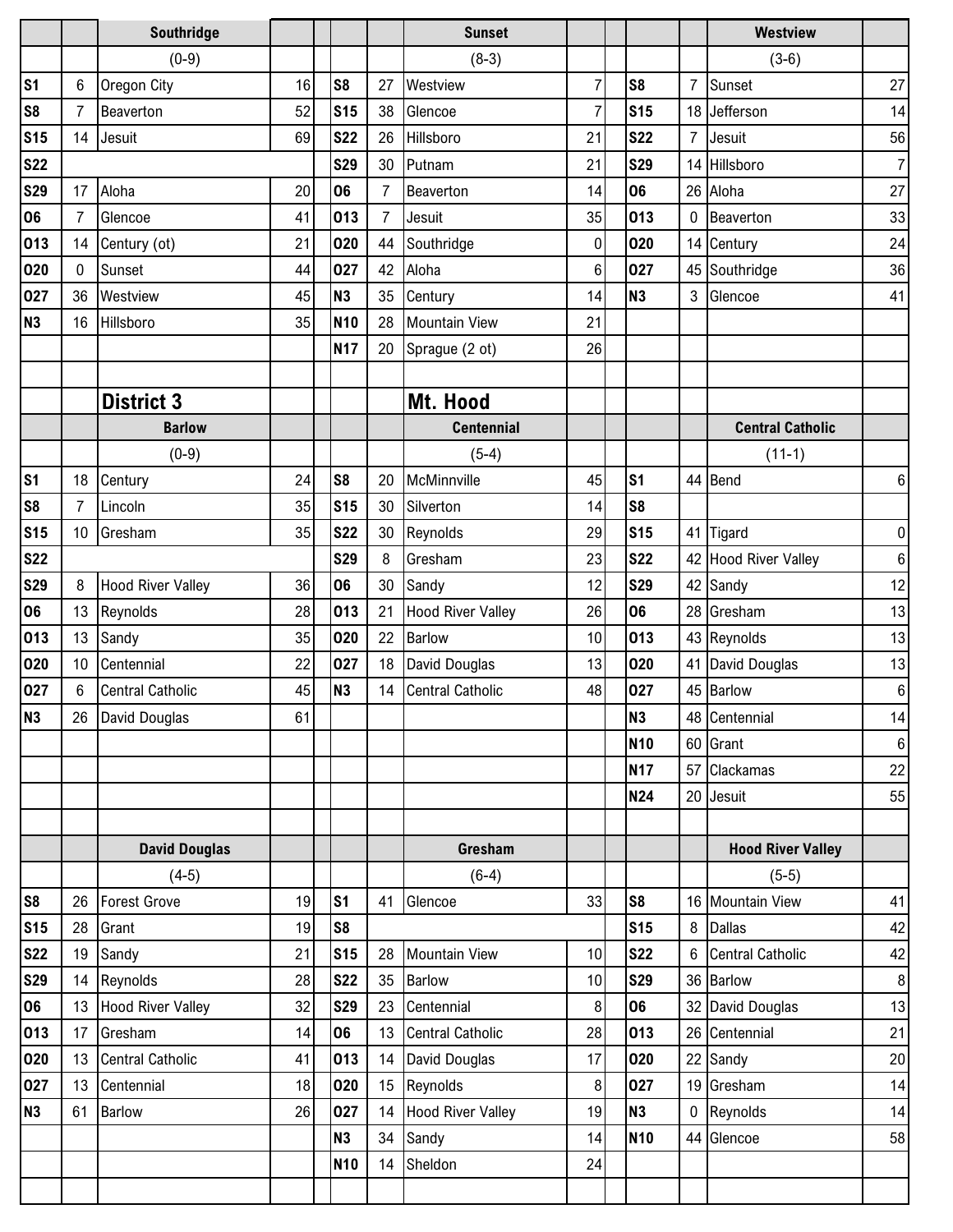|                  |                | <b>Parkrose</b>         |                  |                          |                    | <b>Reynolds</b>               |             |                          |                | <b>Sandy</b>                  |                  |
|------------------|----------------|-------------------------|------------------|--------------------------|--------------------|-------------------------------|-------------|--------------------------|----------------|-------------------------------|------------------|
|                  |                | $(2-5)$                 |                  |                          |                    | $(4-5)$                       |             |                          |                | $(4-5)$                       |                  |
| S <sub>1</sub>   | 15             | Madison                 | 21               | S <sub>8</sub>           | 13                 | Silverton                     | 20          | s <sub>1</sub>           | 12             | Hermiston                     | 41               |
| S <sub>8</sub>   | 12             | Roosevelt               | 22               | <b>S15</b>               | 35                 | Marshall                      | $\pmb{0}$   | S <sub>8</sub>           | 40             | <b>Crook County</b>           | 13               |
| S <sub>15</sub>  | 13             | Cleveland               | 12               | <b>S22</b>               | 29                 | Centennial                    | 30          | <b>S15</b>               | 21             | David Douglas                 | 19               |
| <b>S22</b>       | 22             | Holy Cross-BC (2 ot)    | 25               | <b>S29</b>               | 28                 | David Douglas                 | 14          | <b>S22</b>               |                |                               |                  |
| <b>S29</b>       |                |                         |                  | 06                       | 28                 | <b>Barlow</b>                 | 13          | <b>S29</b>               | 12             | <b>Central Catholic</b>       | 42               |
| 06               | 6              | Yreka-CA                | 34               | 013                      | 13                 | <b>Central Catholic</b>       | 43          | 06                       | 12             | Centennial                    | 30               |
| 013              | 14             | Woodburn                | 22               | 020                      | 8                  | Gresham                       | 15          | 013                      | 35             | <b>Barlow</b>                 | 13               |
| 020              |                |                         |                  | 027                      | 0                  | Sandy                         | 42          | 020                      | 20             | <b>Hood River Valley</b>      | 22               |
| 027              |                |                         |                  | <b>N3</b>                | 14                 | <b>Hood River Valley</b>      | $\mathbf 0$ | 027                      |                | 42 Reynolds                   | $\overline{0}$   |
| N3               | 27             | Woodburn                | 15               |                          |                    |                               |             | <b>N3</b>                | 14             | Gresham                       | 34               |
|                  |                | Independent             |                  |                          |                    |                               |             |                          |                |                               |                  |
|                  |                |                         |                  |                          |                    |                               |             |                          |                |                               |                  |
|                  |                | <b>District 4</b>       |                  |                          |                    | <b>Three Rivers</b>           |             |                          |                |                               |                  |
|                  |                | <b>Clackamas</b>        |                  |                          |                    | <b>Gladstone</b>              |             |                          |                | Lake Oswego                   |                  |
|                  |                | $(8-3)$                 |                  |                          |                    | $(0-9)$                       |             |                          |                | $(10-1)$                      |                  |
| S <sub>8</sub>   | 28             | Lakeridge               | 21               | S <sub>1</sub>           | $6\phantom{1}6$    | Franklin                      | 34          | S <sub>8</sub>           |                | 42 Gladstone                  | $\overline{0}$   |
| S <sub>15</sub>  | 21             | <b>West Linn</b>        | 14               | S <sub>8</sub>           | 0                  | Lake Oswego                   | 42          | <b>S15</b>               | 29             | Newberg                       | 13               |
| <b>S22</b>       | 42             | Gladstone               | $6\phantom{1}6$  | <b>S15</b>               | $\mathbf 0$        | Putnam                        | 49          | <b>S22</b>               | 54             | Putnam                        | 12               |
| <b>S29</b>       | 21             | Lake Oswego             | 27               | <b>S22</b>               | 6                  | Clackamas                     | 42          | <b>S29</b>               | 27             | Clackamas                     | 21               |
| 06               | 34             | Putnam                  | 19               | <b>S29</b>               | 12                 | Milwaukie                     | 13          | 06                       | 41             | Milwaukie                     | $\overline{0}$   |
| 012              | 23             | Hillsboro               | 34               | 06                       | 10                 | St. Helens                    | 36          | 013                      |                | 48 St. Helens                 | $\boldsymbol{6}$ |
| 020              | 34             | Milwaukie               | 12               | 013                      | 13                 | Oregon City                   | 42          | 020                      | 35             | Oregon City                   | 14               |
| 027              | $\overline{7}$ | St. helens              | 6                | 020                      | 6                  | Lakeridge                     | 42          | 027                      |                | 35 Lakeridge                  | 21               |
| N3               | 37             | Oregon City             | 35               | 027                      | $\overline{7}$     | <b>West Linn</b>              | 27          | <b>N3</b>                |                | 20 West Linn                  | 17               |
| <b>N10</b>       | 36             | Ashland                 | $\boldsymbol{6}$ | N <sub>3</sub>           |                    |                               |             | <b>N10</b>               |                | 38 Marshfield                 | 0                |
| <b>N17</b>       | 22             | <b>Central Catholic</b> | 57               |                          |                    |                               |             | <b>N17</b>               |                | 13 Newberg                    | 24               |
|                  |                |                         |                  |                          |                    |                               |             |                          |                |                               |                  |
|                  |                |                         |                  |                          |                    |                               |             |                          |                |                               |                  |
|                  |                | Lakeridge               |                  |                          |                    | <b>Milwaukie</b>              |             |                          |                | <b>Oregon City</b>            |                  |
|                  |                | $(5-5)$                 |                  |                          |                    | $(1-8)$                       |             |                          |                | $(6-4)$                       |                  |
| S <sub>1</sub>   | $\overline{7}$ | Jesuit                  | 55               | S <sub>8</sub>           | 18                 | Oregon City                   | 63          | s <sub>1</sub>           |                | 16 Southridge                 | $6 \mid$         |
| S <sub>8</sub>   | 21             | Clackamas               | 28               | <b>S15</b>               | $\boldsymbol{6}$   | Lakeridge<br><b>West Linn</b> | 48          | S <sub>8</sub>           |                | 63 Milwaukie                  | 18               |
| <b>S15</b>       | 48             | Milwaukie               | 6<br>8           | <b>S22</b><br><b>S29</b> | $\mathbf{0}$<br>13 |                               | 38          | <b>S15</b><br><b>S22</b> |                | 28 St. Helens                 | $\mathbf{0}$     |
| <b>S22</b>       | 28<br>34       | St. Helens              | 27               | 06                       | $\bf{0}$           | Gladstone                     | 12<br>41    | <b>S29</b>               | 27             |                               | 34               |
| <b>S29</b><br>06 |                | Oregon City             |                  | 013                      | $\overline{7}$     | Lake Oswego<br>Putnam         | 34          | 06                       | 14             | Lakeridge<br><b>West Linn</b> | 7                |
| 013              | 14             | <b>West Linn</b>        | 23               | 020                      | 12                 | Clackamas                     | 34          | 013                      |                | 42 Gladstone                  | 13               |
| 020              | 42             | Gladstone               | $6\phantom{.}$   | 027                      | 15                 | Woodburn                      | 18          | 020                      | 14             | Lake Oswego                   | 35               |
| 027              | 21             |                         | 35               | <b>N3</b>                | 3                  | St. Helens                    | 27          | 027                      |                | 42 Putnam                     | 14               |
| N3               | 21             | Lake Oswego<br>Putnam   | 14               |                          |                    |                               |             | <b>N3</b>                | 35             | Clackamas                     | 37               |
| <b>N10</b>       | 14             | Jefferson               | 27               |                          |                    |                               |             | <b>N10</b>               | $\overline{7}$ |                               | 27               |
|                  |                |                         |                  |                          |                    |                               |             |                          |                | Sprague                       |                  |
|                  |                |                         |                  |                          |                    |                               |             |                          |                |                               |                  |
|                  |                |                         |                  |                          |                    |                               |             |                          |                |                               |                  |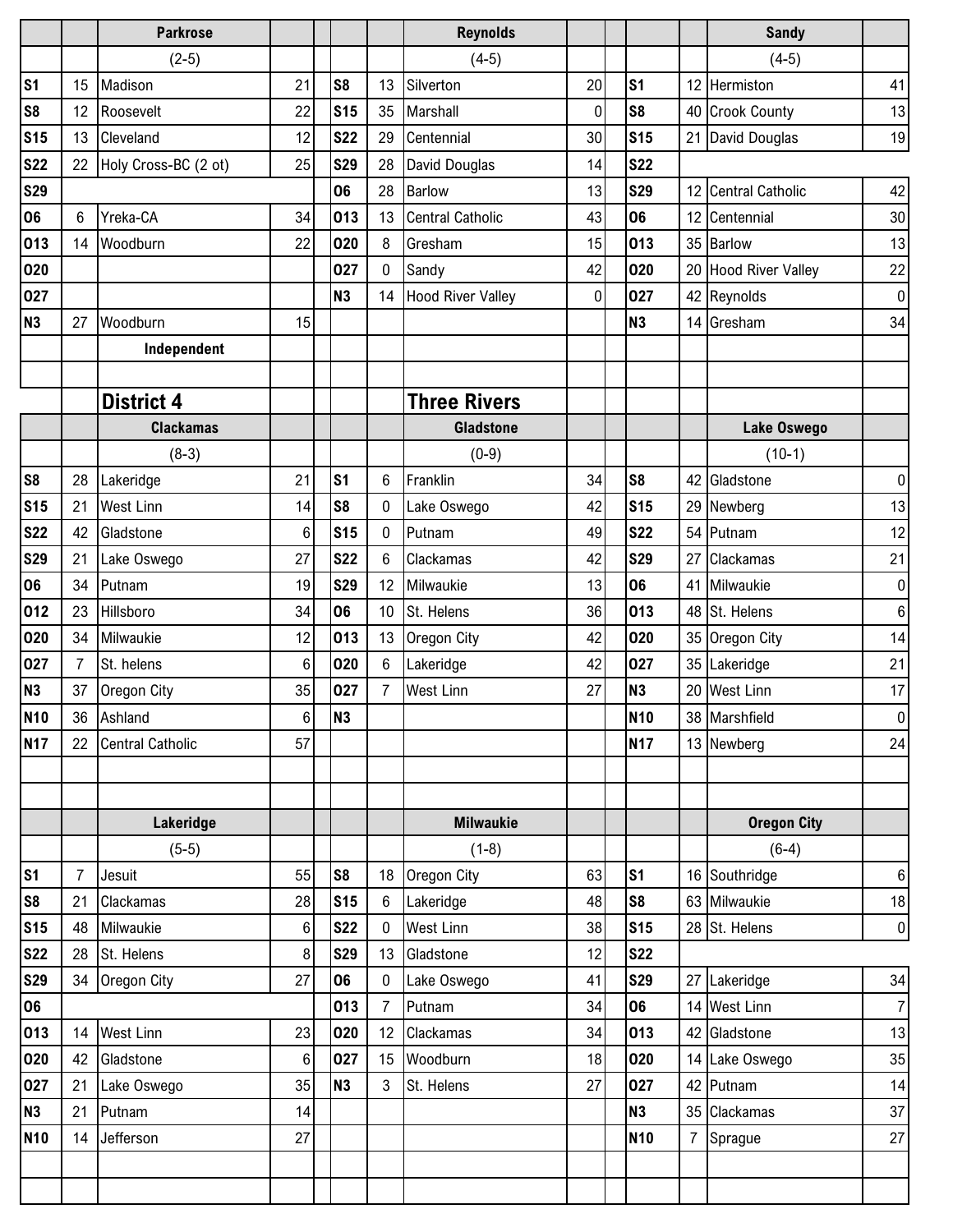|                |                 | <b>Putnam</b>            |                |                |                | <b>St. Helens</b>            |                |                |                  | <b>West Linn</b>        |                |
|----------------|-----------------|--------------------------|----------------|----------------|----------------|------------------------------|----------------|----------------|------------------|-------------------------|----------------|
|                |                 | $(3-6)$                  |                |                |                | $(3-6)$                      |                |                |                  | $(5-4)$                 |                |
| S <sub>8</sub> | 0               | West Linn (Forf., 36-35) | 1              | S <sub>8</sub> | 28             | Grant                        | $\overline{7}$ | s <sub>1</sub> | 6                | <b>Dallas</b>           | 35             |
| <b>S15</b>     | 49              | Gladstone                | 0              | <b>S15</b>     | 0              | Oregon City                  | 28             | S <sub>8</sub> |                  | Putnam (Forf., 35-36 OT | $\overline{0}$ |
| <b>S22</b>     | 12              | Lake Oswego              | 54             | <b>S22</b>     | 8              | Lakeridge                    | 28             | <b>S15</b>     | 14               | Clackamas               | 21             |
| <b>S29</b>     | 21              | Sunset                   | 30             | <b>S29</b>     | 8              | <b>West Linn</b>             | 22             | <b>S22</b>     |                  | 38 Milwaukie            | $\overline{0}$ |
| 06             | 19              | Clackamas                | 34             | 06             | 36             | Gladstone                    | 10             | <b>S29</b>     | 22               | St. Helens              | $\bf 8$        |
| 013            | 34              | Milwaukie                | 7              | 013            | $6\phantom{1}$ | Lake Oswego                  | 48             | 06             | 7                | Oregon City             | 14             |
| 020            | 28              | St. Helens (ot)          | 21             | 020            | 21             | Putnam (ot)                  | 28             | 013            |                  | 23 Lakeridge            | 14             |
| 027            | 14              | Oregon City              | 42             | 027            | $6\phantom{1}$ | Clackamas                    | $\overline{7}$ | 020            |                  |                         |                |
| N <sub>3</sub> | 14              | Lakeridge                | 21             | <b>N3</b>      | 27             | Milwaukie                    | 3              | 027            | 27               | Gladstone               | $\overline{7}$ |
|                |                 |                          |                |                |                |                              |                | N <sub>3</sub> |                  | 17 Lake Oswego          | 20             |
|                |                 |                          |                |                |                |                              |                |                |                  |                         |                |
|                |                 |                          |                |                |                | <b>District 5 Midwestern</b> |                |                |                  |                         |                |
|                |                 | <b>Churchill</b>         |                |                |                | <b>Marshfield</b>            |                |                |                  | <b>North Bend</b>       |                |
|                |                 | $(11-2)$                 |                |                |                | $(6-4)$                      |                |                |                  | $(3-6)$                 |                |
| S <sub>8</sub> | 21              | Marshfield               | 26             | S <sub>8</sub> | 26             | Churchill                    | 21             | S <sub>8</sub> |                  | 45 North Eugene         | $\overline{7}$ |
| <b>S15</b>     | 30              | Sheldon                  | 13             | <b>S15</b>     | 12             | Ashland                      | 27             | <b>S15</b>     | 6                | Thurston                | 32             |
| <b>S22</b>     | 50              | South Eugene             | 14             | <b>S22</b>     | 34             | Springfield                  | 12             | <b>S22</b>     | $\overline{7}$   | Willamette              | $20\,$         |
| <b>S29</b>     | 22              | North Bend               | 12             | <b>S29</b>     | 43             | North Eugene                 | 12             | <b>S29</b>     | 12               | Churchill               | 22             |
| 06             | 51              | Thurston                 | 22             | 06             | $\overline{7}$ | Sheldon                      | 21             | 06             |                  | 56 Klamath Union        | 6              |
| 013            | 44              | Willamette               | 0              | 013            | 39             | South Eugene                 | 7              | 013            | 19               | Springfield             | 3              |
| 020            | 50              | Eagle Point              | 21             | 020            | 27             | Thurston                     | 3              | 020            | 8                | Sheldon                 | 36             |
| 027            | 55              | Springfield              | 0              | 027            | 0              | Willamette                   | 17             | 027            | 0                | South Eugene            | 21             |
| N <sub>3</sub> | 63              | North Eugene             | 0              | <b>N3</b>      | 28             | North Bend                   | 3              | N <sub>3</sub> | 3                | Marshfield              | 28             |
| <b>N10</b>     | 57              | South Medford            | $\overline{7}$ | <b>N10</b>     | 0              | Lake Oswego                  | 38             |                |                  |                         |                |
| <b>N17</b>     |                 | 56 Dallas                | 14             |                |                |                              |                |                |                  |                         |                |
| <b>N24</b>     | 41              | Sprague                  | 20             |                |                |                              |                |                |                  |                         |                |
| D <sub>1</sub> | 28              | North Medford            | 29             |                |                |                              |                |                |                  |                         |                |
|                |                 |                          |                |                |                |                              |                |                |                  |                         |                |
|                |                 | <b>North Eugene</b>      |                |                |                | <b>Sherldon</b>              |                |                |                  | <b>South Eugene</b>     |                |
|                |                 | $(0-9)$                  |                |                |                | $(9-3)$                      |                |                |                  | $(4-5)$                 |                |
| S <sub>8</sub> | $\overline{7}$  | North Bend               | 45             | S <sub>8</sub> | $6\phantom{1}$ | Willamette                   | 17             | S <sub>8</sub> |                  | 10 Thurston             | 13             |
| <b>S15</b>     | $\mathbf 0$     | Springfield              | 7              | <b>S15</b>     | 13             | Churchill                    | 30             | <b>S15</b>     | 21               | Willamette              | $\overline{0}$ |
| <b>S22</b>     | $\overline{7}$  | Thurston                 | 33             | <b>S22</b>     | 34             | Crater                       | 14             | <b>S22</b>     |                  | 14 Churchill            | 50             |
| <b>S29</b>     | 12              | Marshfield               | 43             | <b>S29</b>     | 28             | Springfield                  | 0              | <b>S29</b>     |                  | 14 South Medford        | $\overline{7}$ |
| 06             | $\mathbf 0$     | Willamette               | 48             | 06             | 21             | Marshfield                   | $\overline{7}$ | 06             |                  | 21 Springfield          | 25             |
| 013            | 0               | Sheldon                  | 55             | 013            | 55             | North Eugene                 | 0              | 013            | $\overline{7}$   | Marshfield              | 39             |
| 020            | 21              | South Eugene             | 29             | 020            | 36             | North Bend                   | 8              | 020            | 29               | North Eugene            | 21             |
| 027            | $6\phantom{.0}$ | South Medford            | 35             | 027            | 30             | Thurston                     | 21             | 027            | 21               | North Bend              | $\overline{0}$ |
| <b>N3</b>      | 0               | Churchill                | 63             | <b>N3</b>      | 16             | South Eugene                 | 0              | N <sub>3</sub> | $\boldsymbol{0}$ | Sheldon                 | 16             |
|                |                 |                          |                | <b>N10</b>     | 24             | Gresham                      | 14             |                |                  |                         |                |
|                |                 |                          |                | <b>N17</b>     | 23             | Jefferson                    | 8              |                |                  |                         |                |
|                |                 |                          |                | N24            | $\mathbf 0$    | Tualatin                     | 21             |                |                  |                         |                |
|                |                 |                          |                |                |                |                              |                |                |                  |                         |                |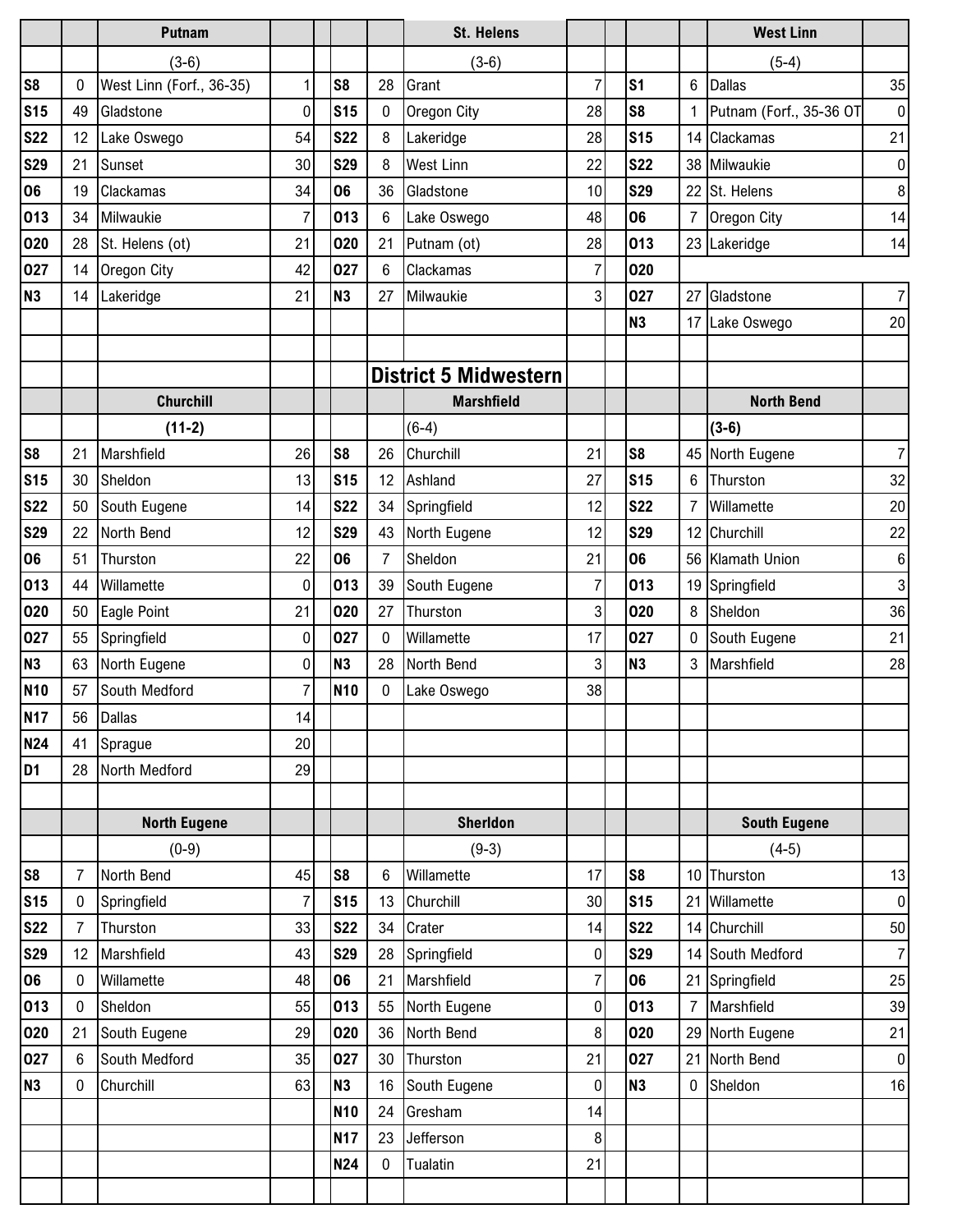|                |                | Springfield         |         |                |                | <b>Thurston</b>                   |                |                |                  | <b>Willamette</b>    |                |
|----------------|----------------|---------------------|---------|----------------|----------------|-----------------------------------|----------------|----------------|------------------|----------------------|----------------|
|                |                | $(4-5)$             |         |                |                | $(4-5)$                           |                |                |                  | $(6-3)$              |                |
| S <sub>8</sub> | 36             | Redmond             | 32      | S <sub>8</sub> | 13             | South Eugene                      | 10             | S <sub>8</sub> | 17               | Sheldon              | 6              |
| <b>S15</b>     | $\overline{7}$ | North Eugene        | 0       | <b>S15</b>     | 32             | North Bend                        | 6              | <b>S15</b>     | 0                | South Eugene         | 21             |
| <b>S22</b>     | 12             | Marshfield          | 34      | <b>S22</b>     | 33             | North Eugene                      | $\overline{7}$ | <b>S22</b>     | 20               | North Bend           | $\overline{7}$ |
| <b>S29</b>     | $\mathbf 0$    | Sheldon             | 28      | <b>S29</b>     | 7              | Willamette                        | 13             | <b>S29</b>     |                  | 13 Thurston          | $\overline{7}$ |
| 06             | 25             | South Eugene        | 21      | 06             | 22             | Churchill                         | 51             | 06             | 48               | North Eugene         | 0              |
| 013            | 3              | North Bend          | 19      | 013            | 20             | North Medford                     | 56             | 013            | $\boldsymbol{0}$ | Churchill            | 44             |
| 020            | 19             | Willamette          | 14      | 020            | 3              | Marshfield                        | 27             | 020            | 14               | Springfield          | 19             |
| 027            | 0              | Churchill           | 55      | 027            | 21             | Sheldon                           | 30             | 027            | 17               | Marshfield           | $\overline{0}$ |
| <b>N3</b>      | $\overline{7}$ | Thurston            | 22      | N3             | 22             | Springfield                       | 7              | N <sub>3</sub> |                  | 30 Crook County      | 14             |
|                |                |                     |         |                |                |                                   |                |                |                  |                      |                |
|                |                |                     |         |                |                |                                   |                |                |                  |                      |                |
|                |                |                     |         |                |                | <b>District 6 Southern Oregon</b> |                |                |                  |                      |                |
|                |                | <b>Ashland</b>      |         |                |                | <b>Crater</b>                     |                |                |                  | <b>Eagle Point</b>   |                |
|                |                | $(7-3)$             |         |                |                | $(0-9)$                           |                |                |                  | $(2-7)$              |                |
| S <sub>8</sub> | 17             | Roseburg            | 29      | S <sub>1</sub> | 20             | <b>Mountain View</b>              | 28             | S <sub>8</sub> | 0                | North Medford        | 48             |
| <b>S15</b>     | 27             | Marshfield          | 12      | S <sub>8</sub> | 21             | South medford                     | 36             | <b>S15</b>     | 12               | South Medford        | 26             |
| <b>S22</b>     | 16             | <b>Grants Pass</b>  | 14      | <b>S15</b>     | 6              | North Medford                     | 49             | <b>S22</b>     | 14               | <b>Mountain View</b> | 21             |
| <b>S29</b>     | 42             | Klamath Union       | 30      | <b>S22</b>     | 14             | Sheldon                           | 34             | <b>S29</b>     | 28               | Crater               | $\,6$          |
| 06             | 35             | South Medford       | 14      | <b>S29</b>     | 6              | Eagle Point                       | 28             | 06             | $\overline{7}$   | <b>Grants Pass</b>   | 33             |
| 013            | 26             | Redmond             | $\bf 8$ | 06             |                |                                   |                | 013            | 6                | Roseburg             | 20             |
| 020            | 37             | Crater              | 0       | 013            | 13             | <b>Grants Pass</b>                | 20             | 020            | 21               | Churchill            | 50             |
| 027            | 35             | Eagle Point         | 0       | 020            | 0              | Ashland                           | 37             | 027            | $\mathbf 0$      | Ashland              | 35             |
| <b>N3</b>      | $\mathbf 0$    | North Medford       | 24      | 027            | $\overline{7}$ | <b>Klamath Union</b>              | 28             | N <sub>3</sub> | 21               | Klamath Union        | 20             |
| <b>N10</b>     | 6              | Clackamas           | 36      | N3             | 7              | Roseburg                          | 53             |                |                  |                      |                |
|                |                |                     |         |                |                |                                   |                |                |                  |                      |                |
|                |                |                     |         |                |                |                                   |                |                |                  |                      |                |
|                |                | <b>Grants Pass</b>  |         |                |                |                                   |                |                |                  | <b>Klamath Union</b> |                |
|                |                | $(5-4)$             |         |                |                |                                   |                |                |                  | $(2-7)$              |                |
| S8             | 40             | <b>Crook County</b> | 0       |                |                |                                   |                | S <sub>8</sub> |                  | 38 Mazama            | 12             |
| <b>S15</b>     | 21             | Klamath Union       | 0       |                |                |                                   |                | <b>S15</b>     | $\mathbf 0$      | <b>Grants Pass</b>   | 21             |
| <b>S22</b>     |                | 14 Ashland          | 16      |                |                |                                   |                | <b>S22</b>     | 8                | Roseburg             | 47             |
| <b>S29</b>     | $\overline{7}$ | Roseburg            | 27      |                |                |                                   |                | <b>S29</b>     |                  | 30 Ashland           | 42             |
| 06             | 33             | <b>Eagle Point</b>  | 7       |                |                |                                   |                | 06             | $6\phantom{.}6$  | North Bend           | 56             |
| 013            | 20             | Crater              | 13      |                |                |                                   |                | 013            | 0                | South Medford        | 38             |
| 020            | 14             | <b>Bend</b>         | 13      |                |                |                                   |                | 020            | $6\phantom{1}$   | North Medford        | 64             |
| 027            | 9              | North Medford       | 12      |                |                |                                   |                | 027            |                  | 28 Crater            | $\overline{7}$ |
| <b>N3</b>      | 9              | South Medford       | 14      |                |                |                                   |                | N <sub>3</sub> |                  | 20 Eagle Point       | 21             |
|                |                |                     |         |                |                |                                   |                |                |                  |                      |                |
|                |                |                     |         |                |                |                                   |                |                |                  |                      |                |
|                |                |                     |         |                |                |                                   |                |                |                  |                      |                |
|                |                |                     |         |                |                |                                   |                |                |                  |                      |                |
|                |                |                     |         |                |                |                                   |                |                |                  |                      |                |
|                |                |                     |         |                |                |                                   |                |                |                  |                      |                |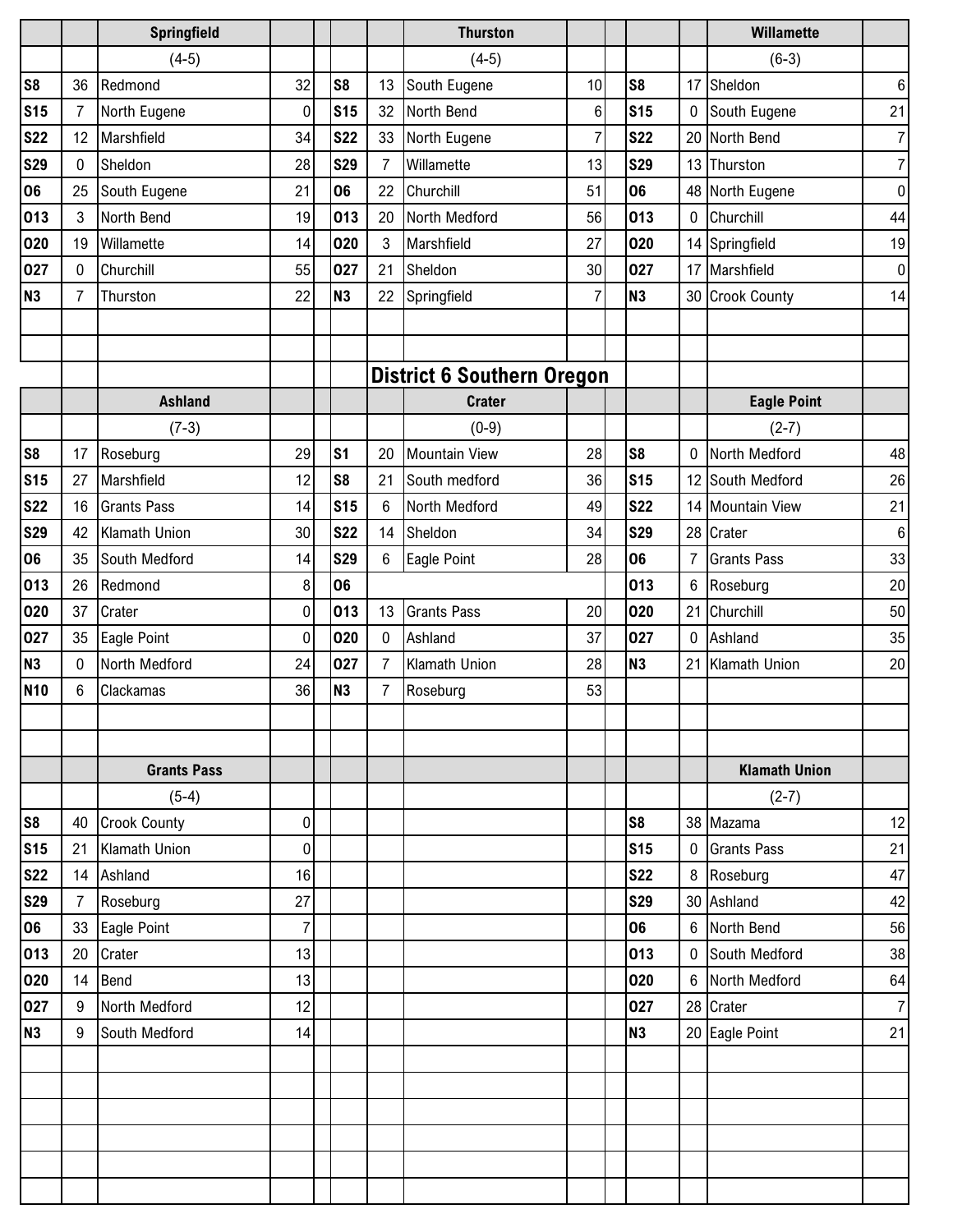|                |                 | <b>North Medford</b>     |                |                |                | <b>Roseburg</b>       |                |                |                  | <b>South Medford</b> |                  |
|----------------|-----------------|--------------------------|----------------|----------------|----------------|-----------------------|----------------|----------------|------------------|----------------------|------------------|
|                |                 | $(13-1)$                 |                |                |                | $(8-3)$               |                |                |                  | $(5-5)$              |                  |
| S <sub>8</sub> | 48              | Eagle Point              | 0              | S <sub>1</sub> | 14             | Beaverton             | 21             | S <sub>8</sub> |                  | 36 Crater            | 21               |
| <b>S15</b>     | 49              | Crater                   | 6              | S <sub>8</sub> | 29             | Ashland               | 17             | <b>S15</b>     |                  | 26 Eagle Point       | 12               |
| <b>S22</b>     | 46              | South Medford            | $6\phantom{1}$ | <b>S15</b>     | 30             | Redmond               | 22             | <b>S22</b>     | 6                | North Medford        | 46               |
| <b>S29</b>     | 54              | Eureka-CA                | 14             | <b>S22</b>     | 47             | Klamath Union         | 8              | <b>S29</b>     | 7                | South Eugene         | 14               |
| 06             | 31              | Roseburg                 | 0              | <b>S29</b>     | 27             | <b>Grants Pass</b>    | $\overline{7}$ | 06             |                  | 14 Ashland           | 35               |
| 013            | 56              | Thurston                 | 20             | 06             | $\mathbf{0}$   | North Medford         | 31             | 013            |                  | 38 Klamath Union     | $\overline{0}$   |
| 020            | 64              | <b>Klamath Union</b>     | $\,6$          | 013            | 20             | Eagle Point           | 6              | 020            | $\boldsymbol{0}$ | Roseburg             | 28               |
| 027            | 12              | <b>Grants Pass</b>       | 9              | 020            | 28             | South Medford         | 0              | 027            | 35               | North Eugene         | 6                |
| <b>N3</b>      | 24              | Ashland                  | 0              | 027            | 53             | Crater                | 7              | N <sub>3</sub> |                  | 14 Grants Pass       | $\boldsymbol{9}$ |
| <b>N10</b>     | 56              | Lincoln                  | 7              | <b>N3</b>      |                |                       |                | <b>N10</b>     | 7                | Churchill            | 57               |
| <b>N17</b>     | 30              | Glencoe                  | 13             | <b>N10</b>     | 22             | South Albany          | 12             |                |                  |                      |                  |
| <b>N24</b>     | 34              | Newberg                  | 21             | <b>N17</b>     | $\overline{7}$ | Tualatin              | 17             |                |                  |                      |                  |
| D <sub>1</sub> | 29              | Churchill                | 28             |                |                |                       |                |                |                  |                      |                  |
| D <sub>8</sub> | 28              | Jesuit                   | 38             |                |                |                       |                |                |                  |                      |                  |
|                |                 |                          |                |                |                | <b>District 7 IMC</b> |                |                |                  |                      |                  |
|                |                 | <b>Bend</b>              |                |                |                | <b>Crook County</b>   |                |                |                  | <b>Hermiston</b>     |                  |
|                |                 | $(7-3)$                  |                |                |                | $(1-8)$               |                |                |                  | $(5-4)$              |                  |
| S <sub>1</sub> | 6               | <b>Central Catholic</b>  | 44             | S <sub>8</sub> | $\mathbf{0}$   | <b>Grants Pass</b>    | 40             | s <sub>1</sub> | 41               | Sandy                | 12               |
| S <sub>8</sub> |                 |                          |                | <b>S15</b>     | 13             | Sandy                 | 40             | S <sub>8</sub> | 47               | Aloha                | 13               |
| <b>S15</b>     | 50              | Benson                   | 32             | <b>S22</b>     | 35             | Woodburn              | 18             | <b>S15</b>     |                  | 33 The Dalles        | $\,6\,$          |
| <b>S22</b>     | 24              | Pendleton                | 21             | <b>S29</b>     | 22             | Pendleton             | 42             | <b>S22</b>     |                  | 51 Redmond           | 24               |
| <b>S29</b>     | 37              | Redmond                  | 14             | 06             | 8              | Redmond               | 30             | <b>S29</b>     |                  | 18 Mountain View     | 34               |
| 06             | 50              | <b>Mountain View</b>     | 10             | 013            | 14             | <b>Mountain View</b>  | 42             | 06             |                  |                      |                  |
| 013            | 21              | Newberry Park-CA         | 20             | 020            | $\overline{7}$ | Hermiston             | 41             | 013            |                  | 28 Pendleton         | 42               |
| 020            |                 | 13 Grants Pass           | 14             | 027            | 14             | <b>Bend</b>           | 44             | 020            |                  | 41 Crook County      | $\overline{7}$   |
| 027            | 44              | <b>Crook County</b>      | 14             | N3             |                | 14 Willamette         | 30             | 027            |                  | 14 Weiser-ID         | 21               |
| N3             | 49              | Hermiston                | 20             |                |                |                       |                | N <sub>3</sub> |                  | 20 Bend              | 49               |
| <b>N10</b>     | 14              | Newberg                  | 20             |                |                |                       |                |                |                  |                      |                  |
|                |                 |                          |                |                |                |                       |                |                |                  |                      |                  |
|                |                 | <b>Mountain View</b>     |                |                |                | <b>Pendleton</b>      |                |                |                  | Redmond              |                  |
|                |                 | $(6-4)$                  |                |                |                | $(7-3)$               |                |                |                  | $(1-8)$              |                  |
| S <sub>1</sub> | 28              | Crater                   | 20             | S <sub>1</sub> |                | 42 Lewiston-ID        | 39             | S <sub>1</sub> |                  | 28 La Grande         | 31               |
| S <sub>8</sub> | 41              | <b>Hood River Valley</b> | 16             | S <sub>8</sub> | 27             | Prosser-WA            | 49             | S <sub>8</sub> |                  | 32 Springfield       | 36               |
| <b>S15</b>     | 10              | Gresham                  | 28             | <b>S15</b>     | 41             | Pullman-WA            | 19             | <b>S15</b>     |                  | 22 Roseburg          | 30               |
| <b>S22</b>     | 21              | Eagle Point              | 14             | <b>S22</b>     | 21             | Bend                  | 24             | <b>S22</b>     |                  | 24 Hermiston         | 51               |
| <b>S29</b>     | 34              | Hermiston                | 18             | <b>S29</b>     | 42             | <b>Crook County</b>   | 22             | <b>S29</b>     |                  | 14 Bend              | 37               |
| 06             | 10 <sup>°</sup> | Bend                     | 50             | 06             | 45             | La Grande             | 6              | 06             |                  | 30 Crook County      | 8                |
| 013            | 42              | <b>Crook County</b>      | 14             | 013            | 42             | Hermiston             | 28             | 013            |                  | 8 Ashland            | 26               |
| 020            |                 |                          |                | 020            | 33             | Redmond               | 18             | 020            |                  | 18 Pendleton         | 33               |
| 027            | 28              | Redmond                  | 21             | 027            |                | 36 Mountain View      | 15             | 027            |                  | 21 Mountain View     | 28               |
| <b>N3</b>      | 15              | Pendleton                | 36             | N <sub>3</sub> |                |                       |                | N <sub>3</sub> |                  |                      |                  |
| <b>N10</b>     | 21              | Sunset                   | 28             | <b>N10</b>     | 19             | South Salem           | 28             |                |                  |                      |                  |
|                |                 |                          |                |                |                |                       |                |                |                  |                      |                  |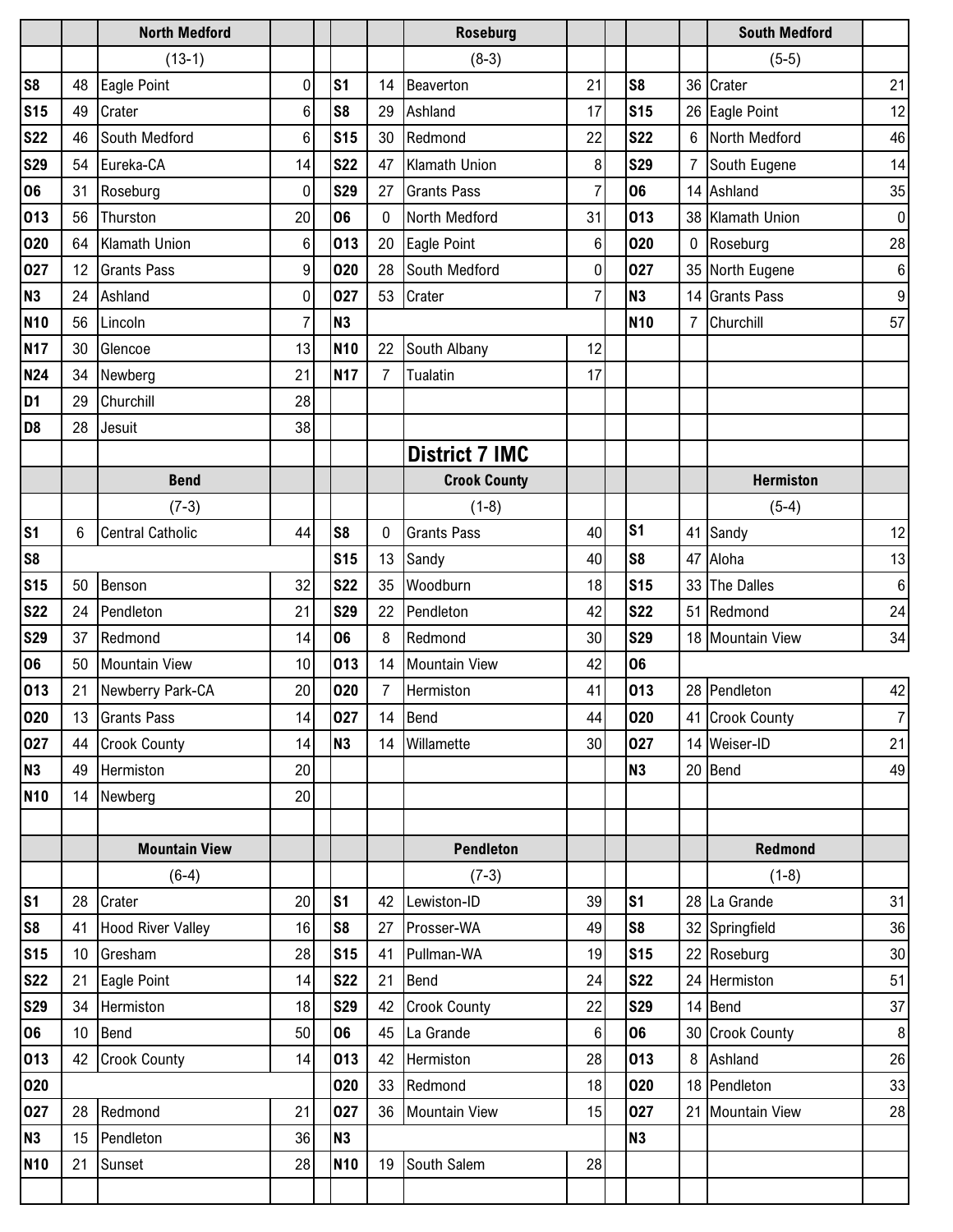|                |                 |                        |    |                |                | <b>District 8 Valley</b> |                  |                 |                  |                        |                           |
|----------------|-----------------|------------------------|----|----------------|----------------|--------------------------|------------------|-----------------|------------------|------------------------|---------------------------|
|                |                 | <b>Corvallis</b>       |    |                |                |                          |                  |                 |                  | <b>Crescent Valley</b> |                           |
|                |                 | $(0-9)$                |    |                |                |                          |                  |                 |                  | $(3-6)$                |                           |
| S <sub>8</sub> | 6               | North Salem            | 14 |                |                |                          |                  | S <sub>8</sub>  | $\mathbf 0$      | McKay                  | $\overline{7}$            |
| <b>S15</b>     | $\overline{7}$  | McNary                 | 48 |                |                |                          |                  | <b>S15</b>      |                  | 34 Lebanon             | 56                        |
| <b>S22</b>     | $\mathbf 0$     | South Albany           | 57 |                |                |                          |                  | <b>S22</b>      |                  | 34 West Albany         | $\ensuremath{\mathsf{3}}$ |
| <b>S29</b>     | 6               | South Salem            | 51 |                |                |                          |                  | <b>S29</b>      |                  | 14 North Salem         | 12                        |
| 06             | 12              | Sprague                | 33 |                |                |                          |                  | 06              |                  | 27 McNary (2 ot)       | 28                        |
| 013            | 12              | <b>West Albany</b>     | 14 |                |                |                          |                  | 013             | 20               | South Albany           | $22\,$                    |
| 020            | $6\phantom{.0}$ | <b>McKay</b>           | 21 |                |                |                          |                  | 020             | 14               | South Salem            | 35                        |
| 027            | $\mathbf 0$     | Lebanon                | 28 |                |                |                          |                  | 027             | $\overline{2}$   | Sprague                | $\overline{7}$            |
| <b>N3</b>      | $\overline{7}$  | <b>Crescent Valley</b> | 47 |                |                |                          |                  | <b>N3</b>       | 47               | Corvallis              | $\overline{7}$            |
|                |                 |                        |    |                |                |                          |                  |                 |                  |                        |                           |
|                |                 |                        |    |                |                |                          |                  |                 |                  |                        |                           |
|                |                 | Lebanon                |    |                |                | <b>McKay</b>             |                  |                 |                  | <b>McNary</b>          |                           |
|                |                 | $(3-6)$                |    |                |                | $(5-4)$                  |                  |                 |                  | $(6-3)$                |                           |
| S <sub>8</sub> | 12              | <b>West Albany</b>     | 14 | S <sub>8</sub> | $\overline{7}$ | <b>Crescent Valley</b>   | $\boldsymbol{0}$ | S <sub>8</sub>  |                  | 18 Sprague             | 19                        |
| <b>S15</b>     | 56              | <b>Crescent Valley</b> | 34 | <b>S15</b>     | 20             | North Salem              | 0                | S <sub>15</sub> |                  | 48 Corvallis           | $\overline{7}$            |
| <b>S22</b>     | 38              | North Salem            | 14 | <b>S22</b>     | 12             | McNary                   | 14               | <b>S22</b>      |                  | 14 McKay               | 12                        |
| <b>S29</b>     | 14              | <b>McNary</b>          | 24 | <b>S29</b>     | 6              | South Albany             | 40               | <b>S29</b>      |                  | 24 Lebanon             | 14                        |
| 06             | 13              | South Albany           | 14 | 06             | $\overline{7}$ | South Salem              | 35               | 06              |                  | 28 Cres. Valley (2 ot) | 27                        |
| 013            | $\overline{7}$  | South Salem            | 40 | 013            | 13             | Sprague                  | 20               | 013             |                  | 50 North Salem         | $\overline{0}$            |
| 020            | 28              | Sprague                | 37 | 020            | 21             | Corvallis                | 6                | 020             |                  | 33 West Albany         | $\pmb{0}$                 |
| 027            | 28              | Corvallis              | 0  | 027            | 30             | <b>West Albany</b>       | 13               | 027             | $\boldsymbol{0}$ | South Albany           | 26                        |
| <b>N3</b>      | 14              | McKay                  | 21 | N3             | 21             | Lebanon                  | 14               | <b>N3</b>       |                  | 18 South Salem         | 35                        |
|                |                 |                        |    |                |                |                          |                  |                 |                  |                        |                           |
|                |                 |                        |    |                |                |                          |                  |                 |                  |                        |                           |
|                |                 | <b>North Salem</b>     |    |                |                | <b>South Albany</b>      |                  |                 |                  | <b>South Salem</b>     |                           |
|                |                 | $(2-7)$                |    |                |                | $(8-2)$                  |                  |                 |                  | $(9-2)$                |                           |
| S <sub>8</sub> | 14              | Corvallis              | 6  | S8             | 22             | South Salem              | 14               | S <sub>8</sub>  | 14               | South Albany           | 22                        |
| <b>S15</b>     | $\pmb{0}$       | <b>McKay</b>           | 20 | <b>S15</b>     | 26             | Sprague                  | 29               | <b>S15</b>      | 39               | <b>West Albany</b>     | 12                        |
| <b>S22</b>     | 14              | Lebanon                | 38 | <b>S22</b>     | 57             | Corvallis                | 0                | <b>S22</b>      | 23               | Sprague                | $\overline{0}$            |
| <b>S29</b>     | 12              | <b>Crescent Valley</b> | 14 | <b>S29</b>     | 40             | McKay                    | 6                | <b>S29</b>      | 51               | Corvallis              | $\boldsymbol{6}$          |
| 06             | 19              | <b>West Albany</b>     | 14 | 06             | 14             | Lebanon                  | 13               | 06              |                  | 35 McKay               | $\overline{7}$            |
| 013            | $\pmb{0}$       | <b>McNary</b>          | 50 | 013            | 22             | <b>Crescent Valley</b>   | 20               | 013             |                  | 40 Lebanon             | $\overline{7}$            |
| 020            | $\overline{7}$  | South Albany           | 42 | 020            | 42             | North Salem              | $\overline{7}$   | 020             |                  | 35 Crescent Valley     | 14                        |
| 027            | 14              | South Salem            | 27 | 027            | 26             | McNary                   | $\pmb{0}$        | 027             | 27               | North Salem            | 14                        |
| <b>N3</b>      | 16              | Sprague                | 40 | <b>N3</b>      | 44             | <b>West Albany</b>       | 0                | <b>N3</b>       |                  | 35 McNary              | 18                        |
|                |                 |                        |    | <b>N10</b>     | 12             | Roseburg                 | 22               | <b>N10</b>      |                  | 28 Pendleton           | 19                        |
|                |                 |                        |    |                |                |                          |                  | <b>N17</b>      | 20               | Jesuit                 | 38                        |
|                |                 |                        |    |                |                |                          |                  |                 |                  |                        |                           |
|                |                 |                        |    |                |                |                          |                  |                 |                  |                        |                           |
|                |                 |                        |    |                |                |                          |                  |                 |                  |                        |                           |
|                |                 |                        |    |                |                |                          |                  |                 |                  |                        |                           |
|                |                 |                        |    |                |                |                          |                  |                 |                  |                        |                           |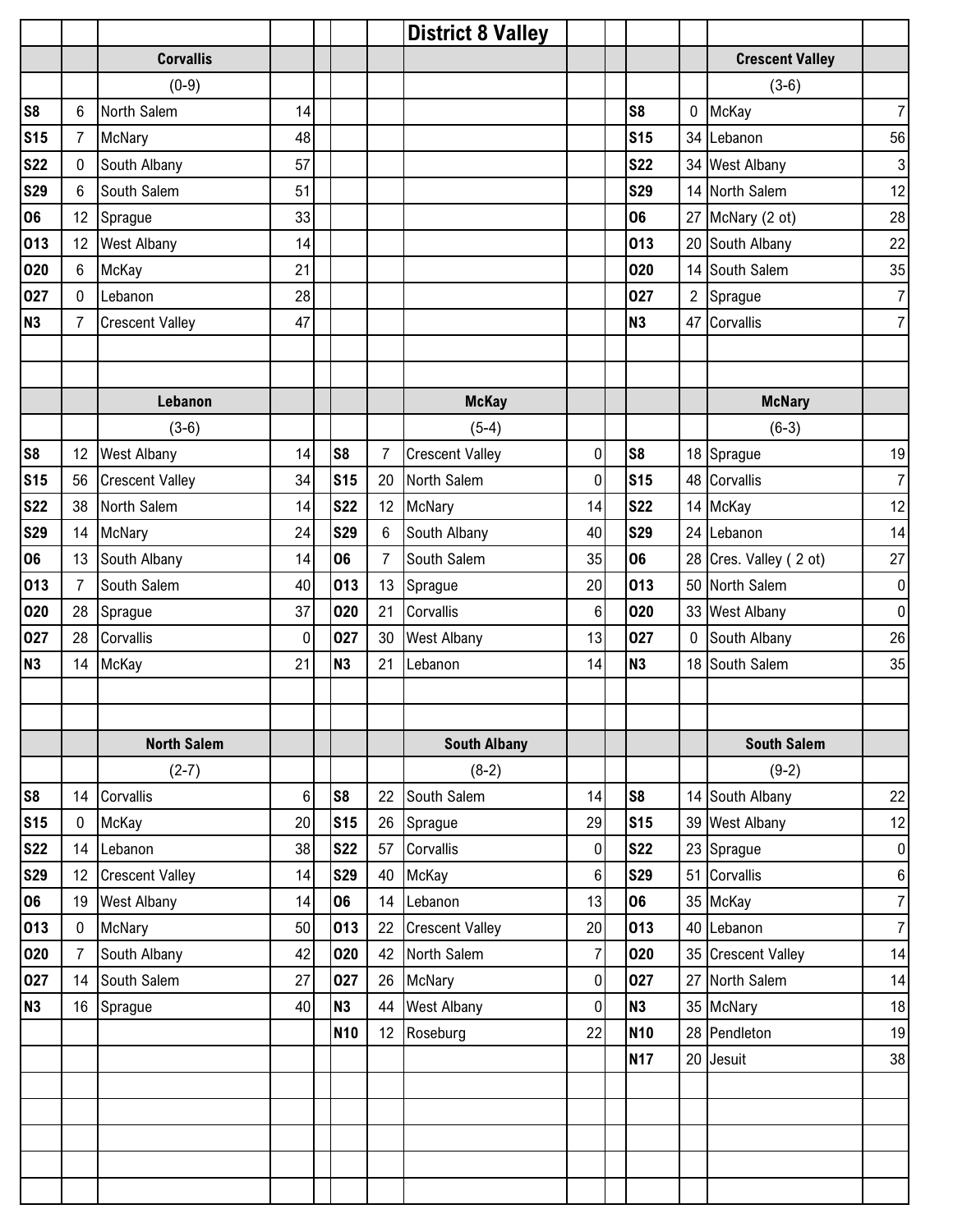|                |                | <b>Sprague</b>      |                         |                 |                 |                          |                |                |                | <b>West Albany</b>     |    |
|----------------|----------------|---------------------|-------------------------|-----------------|-----------------|--------------------------|----------------|----------------|----------------|------------------------|----|
|                |                |                     |                         |                 |                 |                          |                |                |                | $(2-7)$                |    |
| S <sub>8</sub> |                | 19 McNary           | 18                      |                 |                 |                          |                | S <sub>8</sub> |                | 14 Lebanon             | 12 |
| <b>S15</b>     |                | 29 South Albany     | 26                      |                 |                 |                          |                | <b>S15</b>     | 12             | South Salem            | 39 |
| <b>S22</b>     |                | 20 South Salem      | 23                      |                 |                 |                          |                | <b>S22</b>     | 3              | <b>Crescent Valley</b> | 34 |
| <b>S29</b>     |                | 24 West Albany      | 7                       |                 |                 |                          |                | <b>S29</b>     | $\overline{7}$ | Sprague                | 24 |
| 06             |                | 33 Corvallis        | 12                      |                 |                 |                          |                | 06             |                | 14 North Salem         | 19 |
| 013            |                | 20 McKay            | 13                      |                 |                 |                          |                | 013            |                | 14 Corvallis           | 12 |
| 020            |                | 37 Lebanon          | 28                      |                 |                 |                          |                | 020            | $\mathbf 0$    | McNary                 | 33 |
| 027            |                | 7 Crescent Valley   | $\overline{\mathbf{c}}$ |                 |                 |                          |                | 027            |                | 13 McKay               | 30 |
| <b>N3</b>      |                | 40 North Salem      | 16                      |                 |                 |                          |                | <b>N3</b>      | 0              | South Albany           | 44 |
| <b>N10</b>     |                | 27 Oregon City      | 7                       |                 |                 |                          |                |                |                |                        |    |
| <b>N17</b>     |                | $26$ Sunset (2 ot)  | 20                      |                 |                 |                          |                |                |                |                        |    |
| <b>N24</b>     |                | 20 Churchill        | 41                      |                 |                 |                          |                |                |                |                        |    |
|                |                |                     |                         |                 |                 | <b>District 9 Pac-8</b>  |                |                |                |                        |    |
|                |                | Canby               |                         |                 |                 | <b>Dallas</b>            |                |                |                | <b>Forest Grove</b>    |    |
|                |                | $(5-4)$             |                         |                 |                 | $(9-2)$                  |                |                |                | $(1-8)$                |    |
| S <sub>8</sub> | 26             | Marshall            | 0                       | S <sub>1</sub>  | 35              | <b>West Linn</b>         | $\overline{7}$ | S <sub>8</sub> |                | 19 David Douglas       | 26 |
| <b>S15</b>     | 26             | Franklin            | 14                      | S <sub>8</sub>  | 42              | <b>Hood River Valley</b> | 8              | <b>S15</b>     |                | 28 Woodburn            | 16 |
| <b>S22</b>     | 29             | Forest Grove        | 8                       | <b>S15</b>      |                 |                          |                | <b>S22</b>     | 8              | Canby                  | 29 |
| <b>S29</b>     | 22             | Tigard              | 40                      | <b>S22</b>      | 43              | Newberg                  | 20             | <b>S29</b>     | 14             | Newberg                | 39 |
| 06             | $\mathbf 0$    | Tualatin            | 21                      | <b>S29</b>      | 28              | Silverton                | 13             | 06             | 14             | Silverton              | 34 |
| 013            | $\mathbf 0$    | <b>Dallas</b>       | 17                      | 06              | 40              | McMinnville              | $\mathbf 0$    | 013            | $\mathbf{0}$   | McMinnville            | 28 |
| 020            | 22             | McMinnville         | 15                      | 013             | 17              | Canby                    | 0              | 020            | 8              | <b>Dallas</b>          | 44 |
| 027            | 30             | Silverton           | 21                      | 020             | 44              | <b>Forest Grove</b>      | 8              | 027            | 20             | Tualatin               | 40 |
| <b>N3</b>      | 8              | Newberg             | 28                      | 027             | 13              | Tigard                   | $\overline{7}$ | <b>N3</b>      | 14             | Tigard                 | 55 |
|                |                |                     |                         | N <sub>3</sub>  | $\overline{7}$  | Tualatin                 | 8              |                |                |                        |    |
|                |                |                     |                         | <b>N10</b>      | 39              | Franklin                 | 32             |                |                |                        |    |
|                |                |                     |                         | <b>N17</b>      | 14              | Churchill                | 56             |                |                |                        |    |
|                |                |                     |                         |                 |                 |                          |                |                |                |                        |    |
|                |                | <b>McMinnville</b>  |                         |                 |                 | <b>Newberg</b>           |                |                |                | <b>Silverton</b>       |    |
|                |                | $(4-5)$             |                         |                 |                 | $(7-5)$                  |                |                |                | $(3-6)$                |    |
| S <sub>8</sub> | 45             | Centennial          | 20                      | S8              | 50              | Wilson                   | 14             | S <sub>8</sub> |                | 20 Reynolds            | 13 |
| <b>S15</b>     | 24             | Lincoln             | 14                      | <b>S15</b>      | 13              | Lake Oswego              | 29             | <b>S15</b>     |                | 14 Centennial          | 20 |
| <b>S22</b>     | $\overline{7}$ | Tigard              | 28                      | <b>S22</b>      | 20              | <b>Dallas</b>            | 43             | <b>S22</b>     | $\overline{7}$ | Tualatin               | 38 |
| <b>S29</b>     | 12             | Tualatin            | 41                      | <b>S29</b>      | 39              | <b>Forest Grove</b>      | 14             | <b>S29</b>     |                | 13 Dallas              | 28 |
| 06             | $\mathbf 0$    | <b>Dallas</b>       | 40                      | 06              | 20              | <b>Tigard</b>            | 19             | 06             |                | 34 Forest Grove        | 14 |
| 013            | 28             | <b>Forest Grove</b> | $\pmb{0}$               | 013             | $6\phantom{.0}$ | Tualatin                 | 21             | 013            |                | 14 Tigard              | 33 |
| 020            | 15             | Canby               | 22                      | 020             | 21              | Silverton                | 24             | 020            |                | 24 Newberg             | 21 |
| 027            | $\overline{7}$ | Newberg             | 14                      | 027             | 14              | McMinnville              | $\overline{7}$ | 027            | 21             | Canby                  | 30 |
| <b>N3</b>      | 24             | Silverton           | 21                      | <b>N3</b>       | 28              | Canby                    | 8              | <b>N3</b>      | 21             | McMinnville            | 24 |
|                |                |                     |                         | N <sub>10</sub> | 20              | Bend                     | 14             |                |                |                        |    |
|                |                |                     |                         | <b>N17</b>      | 24              | Lake Oswego              | 13             |                |                |                        |    |
|                |                |                     |                         | N24             | 21              | North Medford            | 34             |                |                |                        |    |
|                |                |                     |                         |                 |                 |                          |                |                |                |                        |    |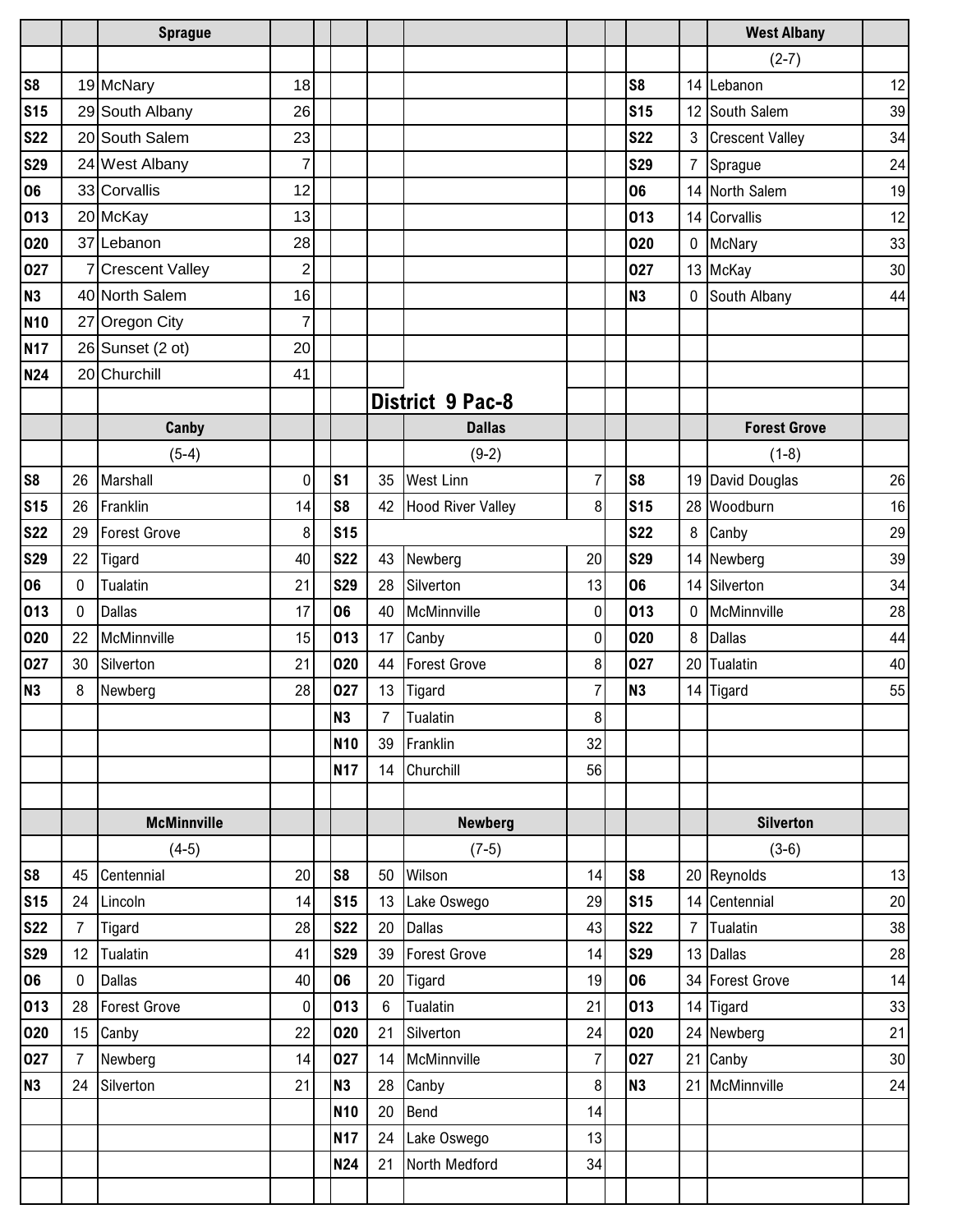|                |                | <b>Tigard</b>                               |                |                |                | <b>Tualatin</b>      |                |                |                | Woodburn            |        |
|----------------|----------------|---------------------------------------------|----------------|----------------|----------------|----------------------|----------------|----------------|----------------|---------------------|--------|
|                |                | $(5-5)$                                     |                |                |                | $(12-1)$             |                |                |                | $(2-6)$             |        |
| S <sub>8</sub> | 35             | Benson                                      | $6\phantom{a}$ | S <sub>8</sub> | 33             | Jefferson            | 0              | S <sub>8</sub> |                | 12 Cleveland        | 18     |
| <b>S15</b>     | 0              | <b>Central Catholic</b>                     | 41             | <b>S15</b>     | 19             | Wilson               | $\overline{7}$ | <b>S15</b>     |                | 16 Forest Grove     | 28     |
| <b>S22</b>     | 28             | McMinnville                                 | $\overline{7}$ | <b>S22</b>     | 38             | Silverton            | $\overline{7}$ | <b>S22</b>     | 18             | <b>Crook County</b> | 35     |
| <b>S29</b>     | 40             | Canby                                       | 22             | <b>S29</b>     | 41             | McMinnville          | 12             | <b>S29</b>     | $\overline{7}$ | Heritage-WA         | 53     |
| 06             | 19             | Newberg                                     | 20             | 06             | 21             | Canby                | 0              | 06             | 21             | Centralia-WA        | 46     |
| 013            | 33             | Silverton                                   | 14             | 013            | 21             | Newberg              | 6              | 013            |                | 20 Parkrose         | 14     |
| 020            | 13             | <b>Tualatin</b>                             | 17             | 020            | 17             | Tigard               | 13             | 020            |                |                     |        |
| 027            | $\overline{7}$ | <b>Dallas</b>                               | 13             | 027            | 40             | Forest Grove         | 20             | 027            |                | 18 Milwaukie        | 15     |
| <b>N3</b>      | 55             | <b>Forest Grove</b>                         | 14             | <b>N3</b>      | 8              | <b>Dallas</b>        | $\overline{7}$ | N <sub>3</sub> |                | 15 Parkrose         | 27     |
| <b>N10</b>     | 14             | Jesuit                                      | 61             | <b>N10</b>     | 34             | Century              | 8              |                |                | Independent         |        |
|                |                |                                             |                | <b>N17</b>     | 17             | Roseburg             | 7              |                |                |                     |        |
|                |                |                                             |                | N24            | 21             | Sheldon              | 0              |                |                |                     |        |
|                |                |                                             |                | D <sub>1</sub> | 22             | Jesuit               | 39             |                |                |                     |        |
|                |                |                                             |                |                |                |                      |                |                |                |                     |        |
|                |                |                                             |                |                |                |                      |                |                |                |                     |        |
|                |                | 1996 Class 3A Football Schedules and Scores |                |                |                |                      |                |                |                |                     |        |
|                |                | <b>District 1</b>                           |                |                |                | <b>Cowapa League</b> |                |                |                |                     |        |
|                |                | <b>Astoria</b>                              |                |                |                | <b>Banks</b>         |                |                |                | <b>Clatskanie</b>   |        |
|                |                | $(7-3)$                                     |                |                |                | $(2-7)$              |                |                |                | $(2-7)$             |        |
| S <sub>8</sub> | 0              | Stayton                                     | $\,6$          | S <sub>8</sub> | 13             | Yamhill-Carlton      | 28             | S <sub>8</sub> | 22             | <b>Grant Union</b>  | 42     |
| <b>S15</b>     | 18             | Tillamook                                   | 3              | <b>S15</b>     | $\mathbf 0$    | Dayton               | 28             | <b>S15</b>     | $\overline{7}$ | Camas-WA            | 27     |
| <b>S22</b>     | 27             | La Salle                                    | 14             | <b>S22</b>     | 6              | The Dalles           | 20             | <b>S22</b>     |                | 13 Estacada         | 21     |
| <b>S29</b>     | 10             | Sherwood                                    | 0              | <b>S29</b>     | 28             | Madras               | 21             | <b>S29</b>     | 20             | Wilsonville         | 23     |
| 06             | 20             | Clatskanie                                  | 14             | 06             | $\overline{7}$ | Scappoose            | 34             | 06             |                | 14 Astoria          | 20     |
| 013            | 6              | Scappoose                                   | 62             | 013            |                | 12 Seaside           | 37             | 013            |                | 37 Rainier          | 14     |
| 020            | 38             | Rainier                                     | $\pmb{0}$      | 020            | 26             | Clatskanie           | 28             | 020            |                | 28 Banks            | $26\,$ |
| 027            | 10             | Seaside                                     | $\overline{7}$ | 027            | 31             | Rainier              | $\overline{0}$ | 027            |                | 12 Scappoose        | 45     |
| <b>N3</b>      | 14             | <b>Banks</b>                                | $\bf 8$        | N3             | $\bf 8$        | Astoria              | 14             | <b>N3</b>      |                | 12 Seaside          | 33     |
| <b>N10</b>     | 14             | <b>Sisters</b>                              | 20             |                |                |                      |                |                |                |                     |        |
|                |                |                                             |                |                |                |                      |                |                |                |                     |        |
|                |                |                                             |                |                |                |                      |                |                |                |                     |        |
|                |                |                                             |                |                |                |                      |                |                |                |                     |        |
|                |                |                                             |                |                |                |                      |                |                |                |                     |        |
|                |                |                                             |                |                |                |                      |                |                |                |                     |        |
|                |                |                                             |                |                |                |                      |                |                |                |                     |        |
|                |                |                                             |                |                |                |                      |                |                |                |                     |        |
|                |                |                                             |                |                |                |                      |                |                |                |                     |        |
|                |                |                                             |                |                |                |                      |                |                |                |                     |        |
|                |                |                                             |                |                |                |                      |                |                |                |                     |        |
|                |                |                                             |                |                |                |                      |                |                |                |                     |        |
|                |                |                                             |                |                |                |                      |                |                |                |                     |        |
|                |                |                                             |                |                |                |                      |                |                |                |                     |        |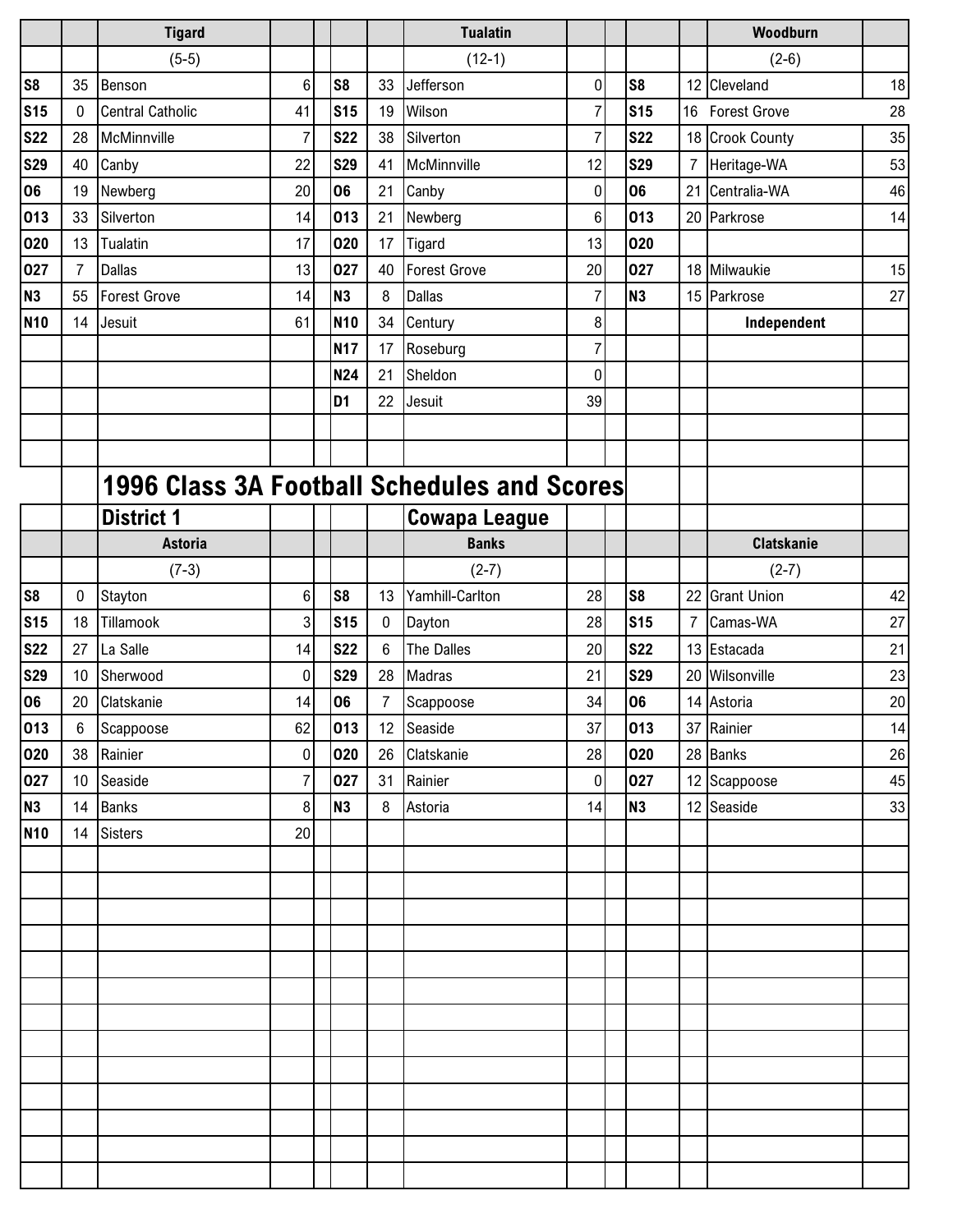|                |              | Rainier           |             |                |                  | <b>Scappoose</b>  |                |                |                | <b>Seaside</b>     |                  |
|----------------|--------------|-------------------|-------------|----------------|------------------|-------------------|----------------|----------------|----------------|--------------------|------------------|
|                |              | $(1-8)$           |             |                |                  | $(13-0)$          |                |                |                | $(6-4)$            |                  |
| S <sub>1</sub> | 20           | Knappa            | 19          | S <sub>8</sub> | 42               | Central           | 15             | S <sub>8</sub> | 27             | Tillamook          | 20               |
| S <sub>8</sub> | 13           | La Center-WA      | 34          | <b>S15</b>     | 62               | North Marion      | 47             | <b>S15</b>     |                | 55 Taft            | $\overline{0}$   |
| <b>S15</b>     | $\mathbf 0$  | Wilsonville       | 37          | <b>S22</b>     | 27               | Madras            | 10             | <b>S22</b>     |                | 14 Sherwood        | 34               |
| <b>S22</b>     | $\Omega$     | Estacada          | 41          | <b>S29</b>     | 41               | Rainier           | 0              | <b>S29</b>     |                | 27 La Salle        | $6 \overline{6}$ |
| <b>S29</b>     |              |                   |             | 06             | 34               | <b>Banks</b>      | $\overline{7}$ | 06             |                | 41 Rainier         | 12               |
| 06             | 12           | Seaside           | 41          | 013            | 62               | Astoria           | 6              | 013            |                | 37 Banks           | 12               |
| 013            | 14           | Clatskanie        | 37          | 020            | 43               | Seaside           | 20             | 020            |                | 20 Scappoose       | 43               |
| 020            | 0            | Astoria           | 38          | 027            | 45               | Clatskanie        | 12             | 027            |                | Astoria            | 10               |
| 027            | $\mathbf 0$  | <b>Banks</b>      | 31          | <b>N3</b>      | 73               | Rainier           | 12             | <b>N3</b>      |                | 33 Clatskanie      | 12               |
| N <sub>3</sub> | 12           | Scappoose         | 73          | <b>N10</b>     | 47               | Estacada          | 12             | <b>N10</b>     |                | 7Burns             | 40               |
|                |              |                   |             | <b>N17</b>     | 34               | Henley            | 28             |                |                |                    |                  |
|                |              |                   |             | N24            | 46               | <b>Burns</b>      | 26             |                |                |                    |                  |
|                |              |                   |             | D <sub>1</sub> | 28               | Pleasant Hill     | 14             |                |                |                    |                  |
|                |              |                   |             |                |                  |                   |                |                |                |                    |                  |
|                |              | <b>District 2</b> |             |                |                  | <b>Tri-Valley</b> |                |                |                |                    |                  |
|                |              | <b>Estacada</b>   |             |                |                  | La Salle          |                |                |                | <b>Madras</b>      |                  |
|                |              | $(7-4)$           |             |                |                  | $(3-6)$           |                |                |                | $(0-9)$            |                  |
| S <sub>8</sub> | 34           | Molalla           | 20          | S <sub>8</sub> | 21               | R.A. Long-WA      | 14             | S <sub>8</sub> | 15             | Burns              | 37               |
| <b>S15</b>     | $\mathbf 0$  | Stayton           | 24          | <b>S15</b>     | $\overline{7}$   | Cascade           | 18             | <b>S15</b>     | 14             | Sisters            | 10               |
| <b>S22</b>     | 21           | Clatskanie        | 13          | <b>S22</b>     | 14               | Astoria           | 27             | <b>S22</b>     | 10             | Scappoose          | 27               |
| <b>S29</b>     | 41           | Rainier           | 0           | <b>S29</b>     | $6\phantom{1}$   | Seaside           | 27             | <b>S29</b>     | 21             | <b>Banks</b>       | 28               |
| 06             | 18           | The Dalles        | 27          | 06             | 28               | Madras            | 14             | 06             | 14             | La Salle           | 28               |
| 013            | 22           | Wilsonville       | 40          | 013            | 14               | The Dalles        | 13             | 013            | 26             | Sherwood           | 34               |
| 020            | 31           | Madras            | 10          | 020            | $\mathbf 0$      | Sherwood          | 14             | 020            |                | 10 Estacada        | 31               |
| 027            |              | 33 La Salle       | 14          | 027            |                  | 14 Estacada       | 33             | 027            |                | 28 Wilsonville     | 44               |
| N3             | 17           | Sherwood          | 14          | <b>N3</b>      |                  | 13 Wilsonville    | 35             | <b>N3</b>      | $\overline{7}$ | the Dalles         | 35               |
| <b>N10</b>     | 23           | Sweet Home        | 14          |                |                  |                   |                |                |                |                    |                  |
| <b>N17</b>     | 12           | Scappoose         | 47          |                |                  |                   |                |                |                |                    |                  |
|                |              |                   |             |                |                  |                   |                |                |                |                    |                  |
|                |              |                   |             |                |                  |                   |                |                |                |                    |                  |
|                |              | Sherwood          |             |                |                  | <b>The Dalles</b> |                |                |                | <b>Wilsonville</b> |                  |
|                |              | $(6-3)$           |             |                |                  | $(4-6)$           |                |                |                | $(8-2)$            |                  |
| S <sub>8</sub> | 16           | Cascade           | 8           | S <sub>8</sub> | $\overline{7}$   | <b>Sisters</b>    | 19             | S <sub>8</sub> |                | 19 Madison         | 18               |
| <b>S15</b>     | 42           | Yamhill-Carlton   | 14          | <b>S15</b>     | $\boldsymbol{6}$ | Hermiston         | 33             | <b>S15</b>     |                | 35 Roosevelt       | 14               |
| <b>S22</b>     | 34           | Seaside           | 14          | <b>S22</b>     | 20               | <b>Banks</b>      | $6\phantom{1}$ | <b>S22</b>     |                | 37 Rainier         | $\overline{0}$   |
| <b>S29</b>     | $\mathbf{0}$ | Astoria           | 10          | <b>S29</b>     | $\mathbf 0$      | Scappoose         | 41             | <b>S29</b>     |                | 23 Clatskanie      | 20               |
| 06             | 22           | Wilsonville       | 0           | 06             | 27               | Estacada          | 18             | 06             |                | 0 Sherwood         | 22               |
| 013            | 34           | Madras            | 26          | 013            | 13               | La Salle          | 14             | 013            |                | 40 Estacada        | 22               |
| 020            | 14           | La Salle          | $\mathbf 0$ | 020            | 12               | Wilsonville       | 27             | 020            |                | 27 The Dalles      | 12               |
| 027            | 14           | The Dalles        | 19          | 027            | 19               | Sherwood          | 14             | 027            |                | 44 Madras          | 28               |
| N <sub>3</sub> | 14           | Estacada          | 17          | <b>N3</b>      | 35               | Madras            | $\overline{7}$ | <b>N3</b>      |                | 35 La Salle        | 13               |
|                |              |                   |             | <b>N10</b>     | 14               | Ontario           | 28             | <b>N10</b>     | $\overline{7}$ | Marist             | 20               |
|                |              |                   |             |                |                  |                   |                |                |                |                    |                  |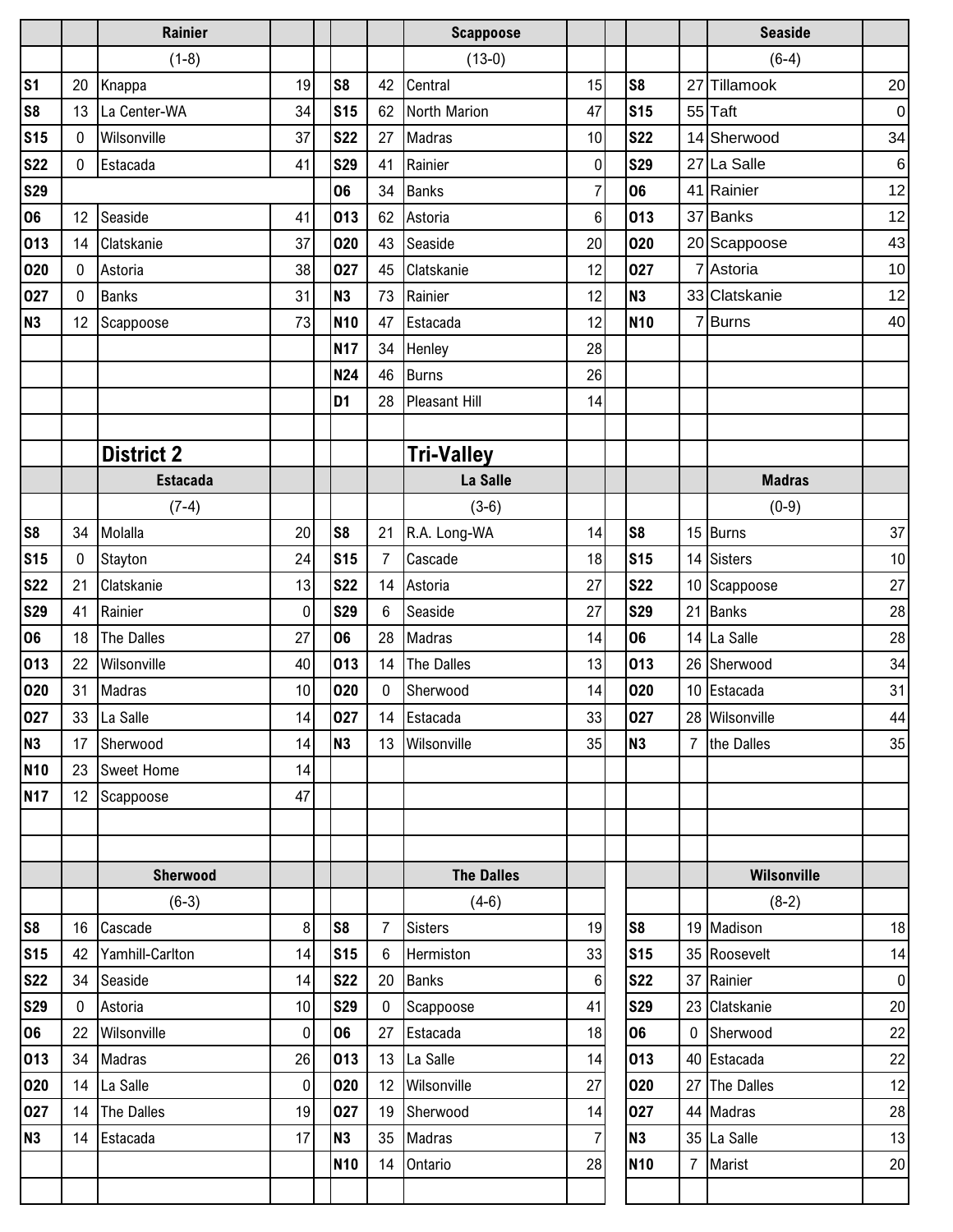|                 |                |                         |                |                |                | <b>District 3 Far West</b> |                |                |                  |                     |                |
|-----------------|----------------|-------------------------|----------------|----------------|----------------|----------------------------|----------------|----------------|------------------|---------------------|----------------|
|                 |                | <b>Bandon</b>           |                |                |                | <b>Brookings-Harbor</b>    |                |                |                  | Coquille            |                |
|                 |                | $(3-6)$                 |                |                |                | $(2-7)$                    |                |                |                  | $(3-6)$             |                |
| S <sub>8</sub>  | 6              | Henley                  | 28             | S <sub>8</sub> | 12             | <b>Gold Beach</b>          | 14             | S <sub>8</sub> |                  | 12 Hidden Valley    | $\overline{7}$ |
| <b>S15</b>      | 14             | <b>Grant Union</b>      | 33             | <b>S15</b>     | 14             | <b>Hidden Valley</b>       | 44             | <b>S15</b>     | $\overline{7}$   | Rogue River         | $\pmb{0}$      |
| <b>S22</b>      | 60             | Coquille                | 38             | <b>S22</b>     | $\mathbf 0$    | Reeds[prt                  | 12             | <b>S22</b>     |                  | 38 Bandon           | 60             |
| <b>S29</b>      | 8              | Siuslaw                 | 31             | <b>S29</b>     | 12             | Douglas                    | 37             | <b>S29</b>     | 12               | Reedsport           | 34             |
| 06              | 26             | Brookings-Harbor        | 13             | 06             | 13             | Bandon                     | 26             | 06             |                  | 38 South Umpqua     | $\pmb{0}$      |
| 013             | 61             | South Umpqua            | 27             | 013            | $\,6$          | Siuslaw                    | 35             | 013            | 0                | <b>Myrtle Point</b> | 23             |
| 020             | 8              | Douglas                 | 20             | 020            | 42             | South Umpqua               | 14             | 020            | $\overline{7}$   | Siuslaw             | 14             |
| 027             | 28             | <b>Myrtle Point</b>     | 35             | 027            | 24             | Coquille                   | 0              | 027            | $\boldsymbol{0}$ | Brookings-Harbor    | 24             |
| N <sub>3</sub>  | 16             | Reedsport               | 40             | <b>N3</b>      | 16             | <b>Myrtle Point</b>        | 22             | N <sub>3</sub> | $\boldsymbol{0}$ | Douglas             | 28             |
|                 |                |                         |                |                |                |                            |                |                |                  |                     |                |
|                 |                |                         |                |                |                |                            |                |                |                  |                     |                |
|                 |                | <b>Douglas</b>          |                |                |                |                            |                |                |                  | <b>Myrtle Point</b> |                |
|                 |                | $(7-3)$                 |                |                |                |                            |                |                |                  | $(6-4)$             |                |
| S <sub>8</sub>  | 34             | Willamina               | 0              |                |                |                            |                | S <sub>8</sub> | 6                | Pleasant Hill       | 44             |
| <b>S15</b>      | 7              | North Valley            | 47             |                |                |                            |                | <b>S15</b>     | 6                | Henley              | 42             |
| <b>S22</b>      | 27             | South Umpqua            | 0              |                |                |                            |                | <b>S22</b>     | 16               | Siuslaw             | $\,6$          |
| <b>S29</b>      | 37             | Brookings-Harbor        | 12             |                |                |                            |                | <b>S29</b>     |                  | 27 South Umpqua     | $\overline{0}$ |
| 06              | 14             | Myrtle Point            | 20             |                |                |                            |                | 06             |                  | 20 Douglas          | 14             |
| 013             | 10             | Reedsport               | $\overline{7}$ |                |                |                            |                | 013            | 23               | Coquille            | $\pmb{0}$      |
| 020             | 20             | Bandon                  | 8              |                |                |                            |                | 020            | 21               | Reedsport           | 48             |
| 027             | 22             | Siuslaw                 | 15             |                |                |                            |                | 027            |                  | 35 Bandon           | 28             |
| <b>N3</b>       | 28             | Coquille                | 0              |                |                |                            |                | N <sub>3</sub> | 22               | Brookings-Harbor    | 16             |
| N <sub>10</sub> | 18             | Burns                   | 32             |                |                |                            |                | <b>N10</b>     | 21               | La Pine             | 26             |
|                 |                |                         |                |                |                |                            |                |                |                  |                     |                |
|                 |                |                         |                |                |                |                            |                |                |                  |                     |                |
|                 |                | <b>Reedsport</b>        |                |                |                | <b>Siuslaw</b>             |                |                |                  | <b>South Umpqua</b> |                |
|                 |                | $(9-2)$                 |                |                |                | $(4-5)$                    |                |                |                  | $(0-9)$             |                |
| S <sub>8</sub>  | 27             | Newport                 | 26             | S <sub>8</sub> | 7              | Philomath                  | 36             | S <sub>8</sub> |                  | 16 North Valley     | 26             |
| <b>S15</b>      | 34             | <b>Gold Beach</b>       | 14             | <b>S15</b>     | 14             | Newport                    | 45             | <b>S15</b>     | $\overline{7}$   | Phoenix             | $\bf 8$        |
| <b>S22</b>      | 12             | <b>Brookings-Harbor</b> | $\pmb{0}$      | <b>S22</b>     | 6              | <b>Myrtle Point</b>        | 16             | <b>S22</b>     | $\pmb{0}$        | Douglas             | 27             |
| <b>S29</b>      | 34             | Coquille                | 12             | <b>S29</b>     | 31             | Bandon                     | 8              | <b>S29</b>     | $\mathbf 0$      | <b>Myrtle Point</b> | 27             |
| 06              | 14             | Siuslaw                 | $\overline{7}$ | 06             | $\overline{7}$ | Reedsport                  | 14             | 06             | $\mathbf 0$      | Coquille            | $38\,$         |
| 013             | $\overline{7}$ | Douglas                 | 10             | 013            | 35             | <b>Brookings-Harbor</b>    | 6              | 013            | 27               | Bandon              | 61             |
| 020             | 48             | <b>Myrtle Point</b>     | 21             | 020            | 14             | Coquille                   | $\overline{7}$ | 020            |                  | 14 Brookings-Harbor | 42             |
| 027             | 42             | South Umpqua            | 18             | 027            | 15             | Douglas                    | 22             | 027            |                  | 18 Reedsport        | 42             |
| <b>N3</b>       | 40             | Bandon                  | 16             | <b>N3</b>      | 53             | South Umpqua               | 29             | <b>N3</b>      | 29               | Siuslaw             | 53             |
| <b>N10</b>      | 19             | Toledo                  | 6              |                |                |                            |                |                |                  |                     |                |
| <b>N17</b>      | $\mathbf{0}$   | Henley                  | 49             |                |                |                            |                |                |                  |                     |                |
|                 |                |                         |                |                |                |                            |                |                |                  |                     |                |
|                 |                |                         |                |                |                |                            |                |                |                  |                     |                |
|                 |                |                         |                |                |                |                            |                |                |                  |                     |                |
|                 |                |                         |                |                |                |                            |                |                |                  |                     |                |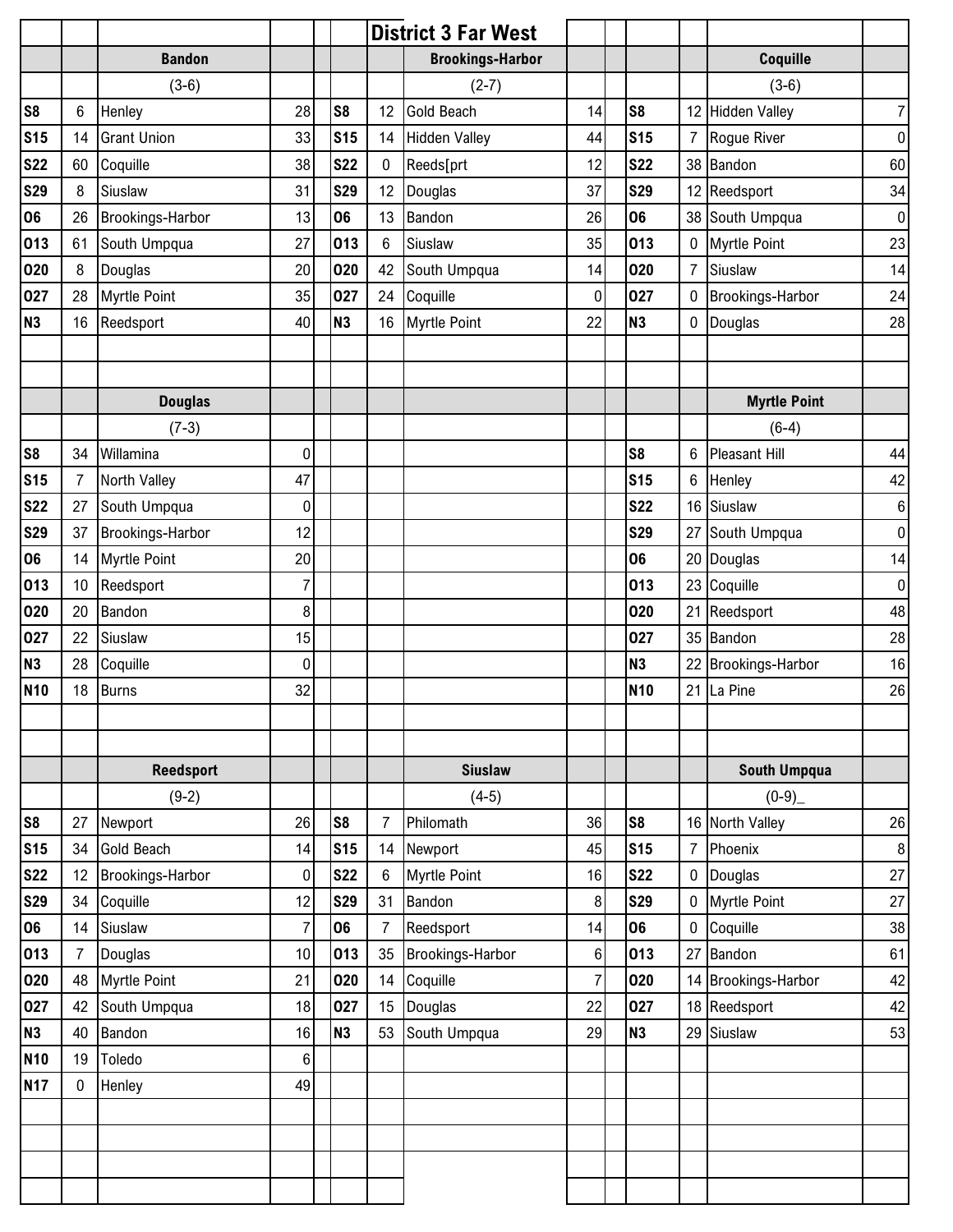|                |                 |                       |           |                |                | <b>District 4 Val-Co</b> |                |                |                |                        |                  |
|----------------|-----------------|-----------------------|-----------|----------------|----------------|--------------------------|----------------|----------------|----------------|------------------------|------------------|
|                |                 | <b>Newport</b>        |           |                |                |                          |                |                |                | Philomath              |                  |
|                |                 | $(7-4)$               |           |                |                |                          |                |                |                | $(8-3)$                |                  |
| S <sub>8</sub> | 26              | Reedsport             | 27        |                |                |                          |                | S <sub>8</sub> | 36             | Siuslaw                | $\overline{7}$   |
| <b>S15</b>     | 45              | Siuslaw               | 14        |                |                |                          |                | <b>S15</b>     | 28             | Central                | 20               |
| <b>S22</b>     | 14              | Philomath             | 28        |                |                |                          |                | <b>S22</b>     |                | 28 Newport             | 14               |
| <b>S29</b>     | 12              | <b>Cottatge Grove</b> | 38        |                |                |                          |                | <b>S29</b>     | 14             | Tillamook              | $\overline{0}$   |
| 06             | 46              | Yamhill-Carlton       | 35        |                |                |                          |                | 06             | 41             | Taft                   | $6 \overline{6}$ |
| 013            | 34              | Toledo                | 12        |                |                |                          |                | 013            | 42             | Waldport               | 10               |
| 020            | 42              | <b>Taft</b>           | 12        |                |                |                          |                | 020            | 12             | Toledo                 | 13               |
| 027            | 22              | Tillamook             | 20        |                |                |                          |                | 027            |                | 14 Yamhill-Carlton     | $20\,$<br>IT)    |
| <b>N3</b>      | 35              | Waldport              | 6         |                |                |                          |                | <b>N3</b>      | 40             | Elmira                 | 12               |
| <b>N10</b>     | 34              | La Pine               | 27        |                |                |                          |                | <b>N10</b>     |                | 35 Mazama              | 21               |
| <b>N17</b>     | $\overline{7}$  | Vale                  | 19        |                |                |                          |                | <b>N17</b>     |                | 13 Pleasant Hill       | 34               |
|                |                 |                       |           |                |                |                          |                |                |                |                        |                  |
|                |                 |                       |           |                |                |                          |                |                |                |                        |                  |
|                |                 | <b>Taft</b>           |           |                |                | <b>Tillamook</b>         |                |                |                | <b>Toledo</b>          |                  |
|                |                 | $(1-8)$               |           |                |                | $(4-5)$                  |                |                |                | $(7-3)$                |                  |
| S <sub>8</sub> | 6               | North Marion          | 40        | S <sub>8</sub> | 20             | Seaside                  | 27             | S <sub>8</sub> | 8              | <b>Sweet Home</b>      | 20               |
| <b>S15</b>     | $\mathbf 0$     | Seaside               | 55        | <b>S15</b>     | $\mathbf{3}$   | Astoria                  | 18             | <b>S15</b>     | 41             | Jefferson              | $\boldsymbol{6}$ |
| <b>S22</b>     | 28              | Waldport              | 14        | <b>S22</b>     | 22             | Toledo                   | 26             | <b>S22</b>     | 26             | Tillamook              | 22               |
| <b>S29</b>     | 21              | Toledo                | 48        | <b>S29</b>     | $\mathbf 0$    | Philomath                | 14             | <b>S29</b>     | 48             | Taft                   | 21               |
| 06             | 6               | Philomath             | 41        | 06             | 37             | Waldport                 | 16             | 06             |                | 40 Willamina           | 20               |
| 013            | 6               | Yamhill-Carlton       | 44        | 013            | 27             | Molalla                  | $\overline{7}$ | 013            | 12             | Newport                | 34               |
| 020            | 12              | Newport               | 42        | 020            | $\overline{7}$ | Yamhill-Carlton          | $\pmb{0}$      | 020            |                | 13 Philomath           | 12               |
| 027            | 14              | Nestucca              | 20        | 027            | 20             | Newport                  | 22             | 027            |                | 46 Waldport            | 10               |
| N <sub>3</sub> | 28              | Tillamook             | 50        | N3             |                | 50 Taft                  | 28             | N <sub>3</sub> |                | 20 Yamhill-Carlton     | $16\,$           |
|                |                 |                       |           |                |                |                          |                | <b>N10</b>     |                | 6 Reedsport            | 19               |
|                |                 |                       |           |                |                |                          |                |                |                |                        |                  |
|                |                 |                       |           |                |                |                          |                |                |                |                        |                  |
|                |                 | Waldport              |           |                |                |                          |                |                |                | <b>Yamhill-Carlton</b> |                  |
|                |                 | $(1-7)$               |           |                |                |                          |                |                |                | $(4-5)$                |                  |
| S <sub>8</sub> | 19              | Neah-Kah-Nie          | $\pmb{0}$ |                |                |                          |                | S <sub>8</sub> |                | 28 Banks               | 13               |
| <b>S15</b>     | $\bf{0}$        | Amity                 | 47        |                |                |                          |                | <b>S15</b>     |                | 14 Sherwood            | 42               |
| <b>S22</b>     | 14              | Taft                  | 28        |                |                |                          |                | <b>S22</b>     | $\overline{7}$ | Dayton                 | 30               |
| <b>S29</b>     | $\mathbf{3}$    | Yamhill-Carlton       | 39        |                |                |                          |                | <b>S29</b>     |                | 39 Waldport            | 3 <sup>1</sup>   |
| 06             | 16              | Tillamook             | 37        |                |                |                          |                | 06             |                | 35 Newport             | 46               |
| 013            | 10 <sup>°</sup> | Philomath             | 42        |                |                |                          |                | 013            |                | 44 Taft                | $6 \mid$         |
| 020            |                 |                       |           |                |                |                          |                | 020            | $\mathbf 0$    | Tillamook              | $\overline{7}$   |
| 027            | 10              | Toledo                | 46        |                |                |                          |                | 027            |                | 20 Philomath (ot)      | 14               |
| N <sub>3</sub> | $6\phantom{a}$  | Newport               | 35        |                |                |                          |                | <b>N3</b>      |                | 16 Toledo              | 20               |
|                |                 |                       |           |                |                |                          |                |                |                |                        |                  |
|                |                 |                       |           |                |                |                          |                |                |                |                        |                  |
|                |                 |                       |           |                |                |                          |                |                |                |                        |                  |
|                |                 |                       |           |                |                |                          |                |                |                |                        |                  |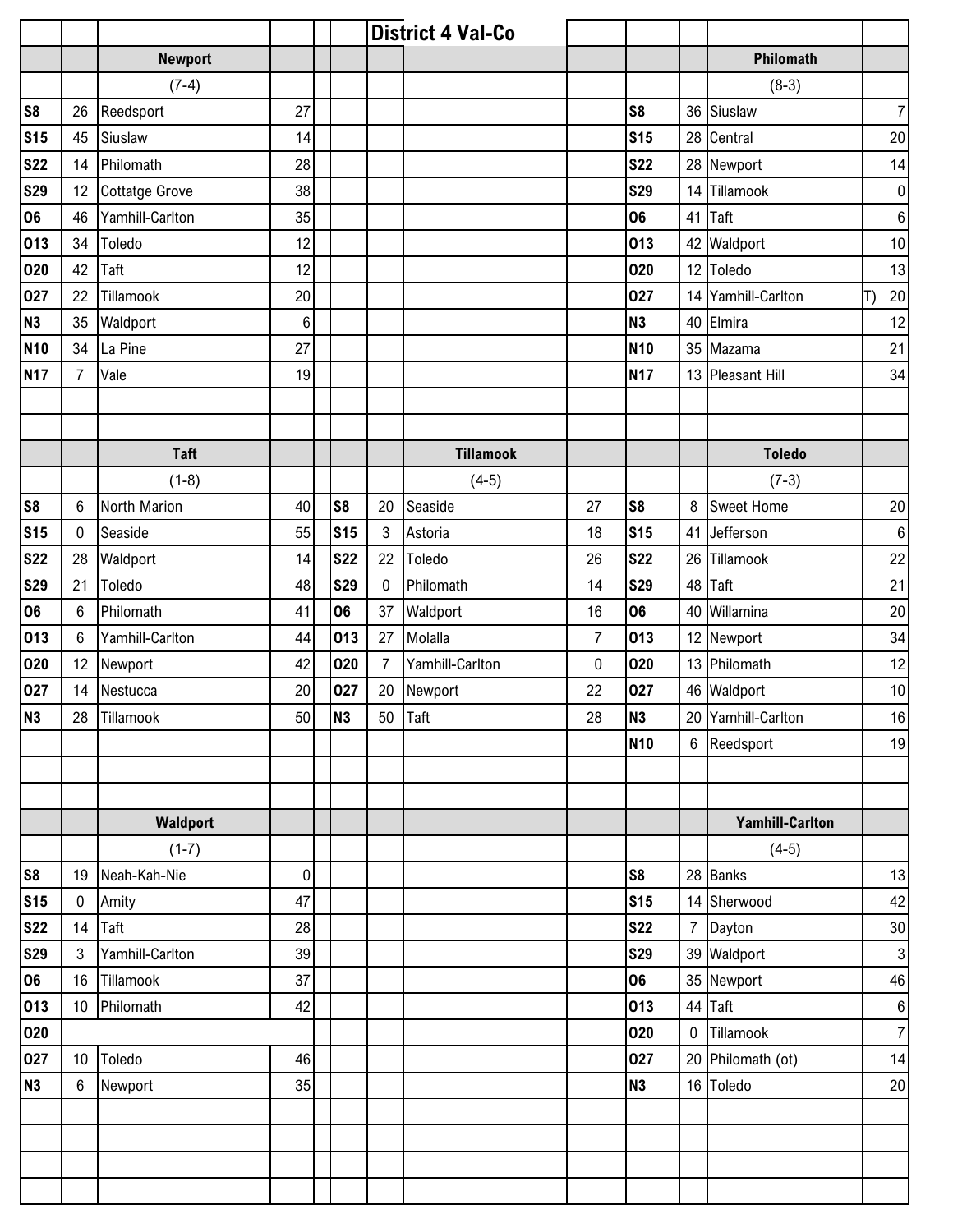|                |                |                        |                |                |                 | <b>District 5 Sky-Em</b> |                  |                |                  |                      |                |
|----------------|----------------|------------------------|----------------|----------------|-----------------|--------------------------|------------------|----------------|------------------|----------------------|----------------|
|                |                | <b>Cottage Grove</b>   |                |                |                 | <b>Creswell</b>          |                  |                |                  | <b>Elmira</b>        |                |
|                |                | $(6-3)$                |                |                |                 | $(0-9)$                  |                  |                |                  | $(2-7)$              |                |
| S <sub>8</sub> | 60             | Creswell               | $\pmb{0}$      | S <sub>8</sub> | $\mathbf 0$     | <b>Cottage Grove</b>     | 60               | S <sub>8</sub> |                  | 14 Sutherlin         | 37             |
| <b>S15</b>     | 8              | La Pine                | 50             | <b>S15</b>     | 0               | Junction City            | 42               | <b>S15</b>     | $\overline{7}$   | Glide                | 20             |
| <b>S22</b>     | $\mathbf 0$    | Marist                 | 28             | <b>S22</b>     | $6\phantom{1}$  | Pleasant Hill            | 39               | <b>S22</b>     |                  | 33 Junction City     | 29             |
| <b>S29</b>     | 38             | Newport                | 12             | <b>S29</b>     | 0               | Glide                    | $\overline{c}$   | <b>S29</b>     |                  | 14 La Pine           | 24             |
| 06             | 46             | Elmira                 | 14             | 06             | 15              | Sutherlin                | 48               | 06             |                  | 14 Cottage Grove     | 46             |
| 012            | 22             | Junction City          | 8              | 012            | $6\phantom{1}$  | Marist                   | 35               | 012            | 6                | <b>Pleasant Hill</b> | 35             |
| 020            | 22             | Sutherlin              | 14             | 020            | 21              | North Marion             | $\pmb{0}$        | 020            |                  | 14 Marist            | 37             |
| 027            | 38             | Glide                  | 14             | 027            | $\mathbf 0$     | Elimira                  | 27               | 027            | 27               | Creswell             | $\overline{0}$ |
| <b>N3</b>      | 14             | <b>Pleasant Hill</b>   | 36             | <b>N3</b>      | $\mathbf 0$     | La Pine                  | 21               | N <sub>3</sub> |                  | 12 Philomath         | 40             |
|                |                |                        |                |                |                 |                          |                  |                |                  |                      |                |
|                |                |                        |                |                |                 |                          |                  |                |                  |                      |                |
|                |                | Glide                  |                |                |                 | <b>Junction City</b>     |                  |                |                  | La Pine              |                |
|                |                | $(2-7)$                |                |                |                 | $(5-4)$                  |                  |                |                  | $(8-3)$              |                |
| S <sub>1</sub> | 18             | Central                | 27             | S <sub>8</sub> | 14              | La Pine                  | 28               | S <sub>8</sub> |                  | 28 Junction City     | 14             |
| S <sub>8</sub> | 0              | Marist                 | 41             | <b>S15</b>     | 42              | Creswell                 | 0                | <b>S15</b>     |                  | 50 Cottage Grove     | $\bf 8$        |
| <b>S15</b>     | 20             | Elmira                 | 7              | <b>S22</b>     | 29              | Elmira                   | 33               | <b>S22</b>     |                  | 46 Glide             | 14             |
| <b>S22</b>     | 14             | La Pine                | 46             | <b>S29</b>     | 35              | <b>Pleasant Hill</b>     | 28               | <b>S29</b>     |                  | 24 Elmira            | 14             |
| <b>S29</b>     | $\overline{2}$ | Creswell               | $\pmb{0}$      | 06             | 10 <sup>°</sup> | <b>Sweet Home</b>        | $\boldsymbol{9}$ | 06             |                  | 14 Marist            | 31             |
| 06             | 19             | <b>Pleasant Hill</b>   | 54             | 012            | 8               | <b>Cottage Grove</b>     | 22               | 012            |                  | 46 Sutherlin         | 21             |
| 012            |                |                        |                | 020            | 14              | Glide                    | $\mathbf 0$      | 020            |                  | 17 Pleasant Hill     | 27             |
| 020            | $\mathbf 0$    | Junction City          | 14             | 027            | 34              | Sutherlin                | 6                | 027            | 27               | <b>Sisters</b>       | 23             |
| 027            | 14             | <b>Cottage Grove</b>   | 38             | N <sub>3</sub> | 14              | <b>Marist</b>            | 31               | N <sub>3</sub> |                  | 21 Creswell          | $\overline{0}$ |
| N <sub>3</sub> | $\mathbf 0$    | Sutherlin              | 8              |                |                 |                          |                  | <b>N10</b>     |                  | 26 Myrtle Point      | 21             |
|                |                |                        |                |                |                 |                          |                  | <b>N17</b>     |                  | 27 Newport           | 34             |
|                |                |                        |                |                |                 |                          |                  |                |                  |                      |                |
|                |                |                        |                |                |                 |                          |                  |                |                  |                      |                |
|                |                | <b>Marist</b>          |                |                |                 | <b>Pleasant Hill</b>     |                  |                |                  | <b>Sutherlin</b>     |                |
|                |                | $(10-2)$               |                |                |                 | $(11-2)$                 |                  |                |                  | $(3-6)$              |                |
| S <sub>8</sub> | 42             | Glide                  | $\overline{0}$ | S <sub>8</sub> | 44              | <b>Myrtle Point</b>      | $\,6\,$          | S <sub>8</sub> |                  | 14 Elmira            | 37             |
| <b>S15</b>     | 14             | <b>Sweet Home</b>      | $\overline{7}$ | <b>S15</b>     | 54              | Sutherlin                | 24               | <b>S15</b>     | 24               | Pleasant Hill        | 54             |
| <b>S22</b>     | 28             | <b>Cottage Grove</b>   | 0              | <b>S22</b>     | 39              | Creswell                 | 6                | <b>S22</b>     |                  | 24 Stayton           | 20             |
| <b>S29</b>     | 42             | Sutherlin              | 12             | <b>S29</b>     | 28              | Junction City            | 35               | <b>S29</b>     |                  | 12 Marist            | 42             |
| 06             | 31             | La Pine                | 14             | 06             | 54              | Glide                    | 19               | 06             |                  | 48 Creswell          | 15             |
| 012            | 35             | Creswell               | 6              | 012            | 35              | Elmira                   | $\,6\,$          | 012            | 21               | LaPine               | 46             |
| 020            | 37             | Elmira                 | 14             | 020            | 27              | La Pine                  | 17               | 020            |                  | 14 Cottage Grove     | 22             |
| 027            | $\overline{7}$ | Pleasant Hill          | 20             | 027            | 20              | Marist                   | $\overline{7}$   | 027            | $\boldsymbol{6}$ | Junction City        | 34             |
| N3             | 31             | Junction City          | 14             | <b>N3</b>      | 36              | <b>Cottage Grove</b>     | 14               | N <sub>3</sub> | 8                | Glide                | $\overline{0}$ |
| <b>N10</b>     | 26             | <b>Illinois Valley</b> | 8              | <b>N10</b>     | 34              | Philomath                | 13               |                |                  |                      |                |
| <b>N17</b>     | 20             | Wilsonville            | $\overline{7}$ | <b>N17</b>     | 54              | Central                  | $\overline{7}$   |                |                  |                      |                |
| <b>N24</b>     | 29             | <b>Burns</b>           | 30             | <b>N24</b>     | 21              | Vale                     | 19               |                |                  |                      |                |
|                |                |                        |                | D <sub>1</sub> | 14              | Scappoose                | 28               |                |                  |                      |                |
|                |                |                        |                |                |                 |                          |                  |                |                  |                      |                |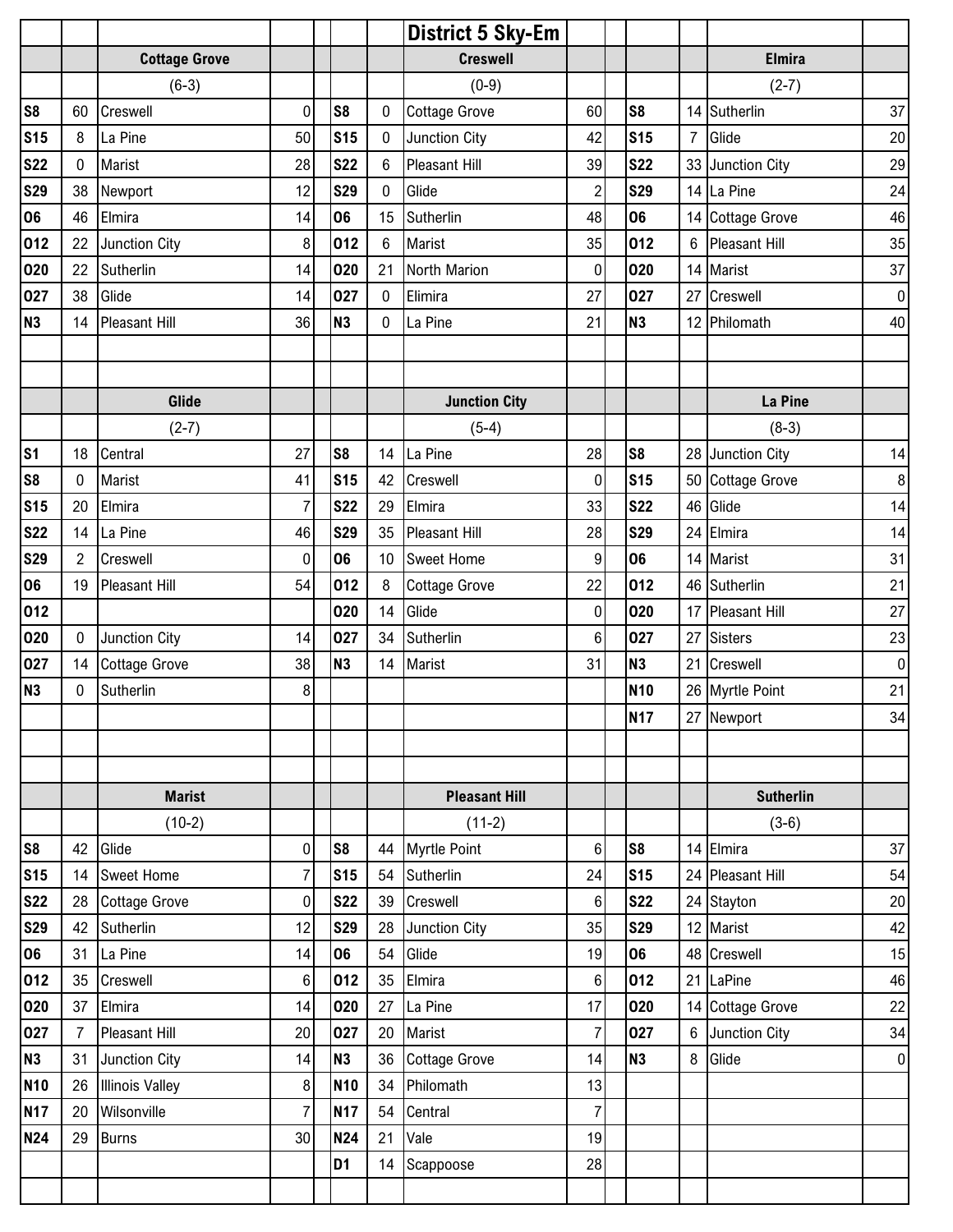|                |                |                        |                |                |                | <b>District 6 Skyline</b> |                |                |                |                        |                |
|----------------|----------------|------------------------|----------------|----------------|----------------|---------------------------|----------------|----------------|----------------|------------------------|----------------|
|                |                | <b>Henley</b>          |                |                |                | <b>Hidden Valley</b>      |                |                |                | <b>Illionis Valley</b> |                |
|                |                | $(10-1)$               |                |                |                | $(5-4)$                   |                |                |                | $(6-4)$                |                |
| S <sub>8</sub> | 28             | Bandon                 | $\,6$          | S <sub>8</sub> | $\overline{7}$ | Coquille                  | 12             | S <sub>1</sub> |                | 34 Oakridge            | $6 \mid$       |
| <b>S15</b>     | 42             | <b>Myrtle Point</b>    | 6              | <b>S15</b>     | 44             | <b>Brookings-Harbor</b>   | 14             | S <sub>8</sub> | 21             | Ferndale-CA            | 41             |
| <b>S22</b>     | 62             | Lakeview               | 19             | <b>S22</b>     | 14             | Phoenix                   | 6              | <b>S15</b>     |                |                        |                |
| <b>S29</b>     | 42             | <b>Hidden Valley</b>   | $\mathbf 0$    | <b>S29</b>     | $\pmb{0}$      | Henley                    | 42             | <b>S22</b>     |                | 13 North Valley        | $6 \mid$       |
| 06             | 35             | <b>Illinois Valley</b> | $\mathbf 0$    | 06             | 37             | Rogue River               | 13             | <b>S29</b>     |                | 26 Rogue River         | $\overline{0}$ |
| 013            | 46             | Mazama                 | 20             | 013            | 13             | North Valley              | 24             | 06             | $\pmb{0}$      | Henley                 | 35             |
| 020            | 41             | Phoenix                | $\pmb{0}$      | 020            | 53             | Lakeview                  | $\overline{7}$ | 013            | 33             | Phoenix                | 14             |
| 027            | 34             | North Valley           | 14             | 027            | 21             | Mazama                    | 13             | 020            | 14             | Mazama                 | $20\,$         |
| <b>N3</b>      | 41             | Rogue River            | 10             | <b>N3</b>      | 14             | <b>Illinois Valley</b>    | 22             | 027            | 52             | Lakeview               | $\overline{0}$ |
| <b>N10</b>     | 49             | Reedsport              | $\mathbf 0$    |                |                |                           |                | <b>N3</b>      |                | 22 Hidden Valley       | 14             |
| <b>N17</b>     | 28             | Scappoose              | 34             |                |                |                           |                | <b>N10</b>     | 8              | Marist                 | 26             |
|                |                |                        |                |                |                |                           |                |                |                |                        |                |
|                |                |                        |                |                |                |                           |                |                |                |                        |                |
|                |                | <b>Lakeview</b>        |                |                |                |                           |                |                |                | <b>Mazama</b>          |                |
|                |                | $(1-8)$                |                |                |                |                           |                |                |                | $(6=4)$                |                |
| S <sub>8</sub> | 6              | Modoc-CA               | 53             |                |                |                           |                | S <sub>8</sub> |                | 12 Klamath Union       | 38             |
| <b>S15</b>     | $\overline{7}$ | <b>Burns</b>           | 47             |                |                |                           |                | <b>S15</b>     |                | 28 Yreka-CA            | 21             |
| <b>S22</b>     | 19             | Henley                 | 62             |                |                |                           |                | <b>S22</b>     |                | 26 Rogue River         | $\overline{0}$ |
| <b>S29</b>     | 0              | Phoenix                | 19             |                |                |                           |                | <b>S29</b>     | 21             | North Valley           | 17             |
| 06             | $\overline{7}$ | North Valley           | 52             |                |                |                           |                | 06             | 14             | Phoenix                | 7              |
| 013            | 28             | Rogue River            | 16             |                |                |                           |                | 013            |                | 20 Henley              | 46             |
| 020            | $\overline{7}$ | <b>Hidden Valley</b>   | 53             |                |                |                           |                | 020            |                | 20 Illinois Valley     | 14             |
| 027            | $\mathbf 0$    | <b>Illinois Valley</b> | 52             |                |                |                           |                | 027            |                | 13 Hidden Valley       | 21             |
| <b>N3</b>      | $\pmb{0}$      | Mazama                 | 26             |                |                |                           |                | N <sub>3</sub> |                | 26 Lakeview            | $\overline{0}$ |
|                |                |                        |                |                |                |                           |                | <b>N10</b>     | 21             | Philomath              | 35             |
|                |                |                        |                |                |                |                           |                |                |                |                        |                |
|                |                |                        |                |                |                |                           |                |                |                |                        |                |
|                |                | <b>North Viley</b>     |                |                |                | <b>Phoenix</b>            |                |                |                | <b>Rogue River</b>     |                |
|                |                | $(6-3)$                |                |                |                | $(2-7)$                   |                |                |                | $(1-8)$                |                |
| S <sub>8</sub> | 26             | South Umpqua           | 16             | S <sub>8</sub> | $6\phantom{1}$ | Yreka-CA                  | 19             | S <sub>8</sub> | $\overline{7}$ | Glendale               | 38             |
| <b>S15</b>     | 47             | Douglas                | $\overline{7}$ | <b>S15</b>     | 8              | South Umpqua              | $\overline{7}$ | <b>S15</b>     | $\mathbf 0$    | Coquille               | 7              |
| <b>S22</b>     | $6\phantom{.}$ | <b>Illinois Valley</b> | 13             | <b>S22</b>     | 6              | <b>Hidden Valley</b>      | 14             | <b>S22</b>     | $\mathbf 0$    | Mazama                 | 26             |
| <b>S29</b>     | 17             | Mazama                 | 21             | <b>S29</b>     | 19             | Lakeview                  | $\mathbf 0$    | <b>S29</b>     | $\mathbf{0}$   | <b>Illinois Valley</b> | 26             |
| 06             | 52             | Lakeview               | 7              | 06             | $\overline{7}$ | Mazama                    | 14             | 06             | 13             | <b>Hidden Valley</b>   | 37             |
| 013            | 24             | <b>Hidden Valley</b>   | 13             | 013            | 14             | <b>Illinois Valley</b>    | 33             | 013            |                | 16 Lakeview            | 28             |
| 020            | 28             | Rogue River            | $\pmb{0}$      | 020            | $\bf{0}$       | henley                    | 41             | 020            | $\mathbf 0$    | North Valley           | 28             |
| 027            | 14             | Henley                 | 34             | 027            | 6              | Rogue River               | 14             | 027            | 14             | Phoenix                | $6 \mid$       |
| N3             | 44             | Phoenix                | 20             | <b>N3</b>      | 20             | North Valley              | 44             | <b>N3</b>      |                | 10 Henley              | 41             |
|                |                |                        |                |                |                |                           |                |                |                |                        |                |
|                |                |                        |                |                |                |                           |                |                |                |                        |                |
|                |                |                        |                |                |                |                           |                |                |                |                        |                |
|                |                |                        |                |                |                |                           |                |                |                |                        |                |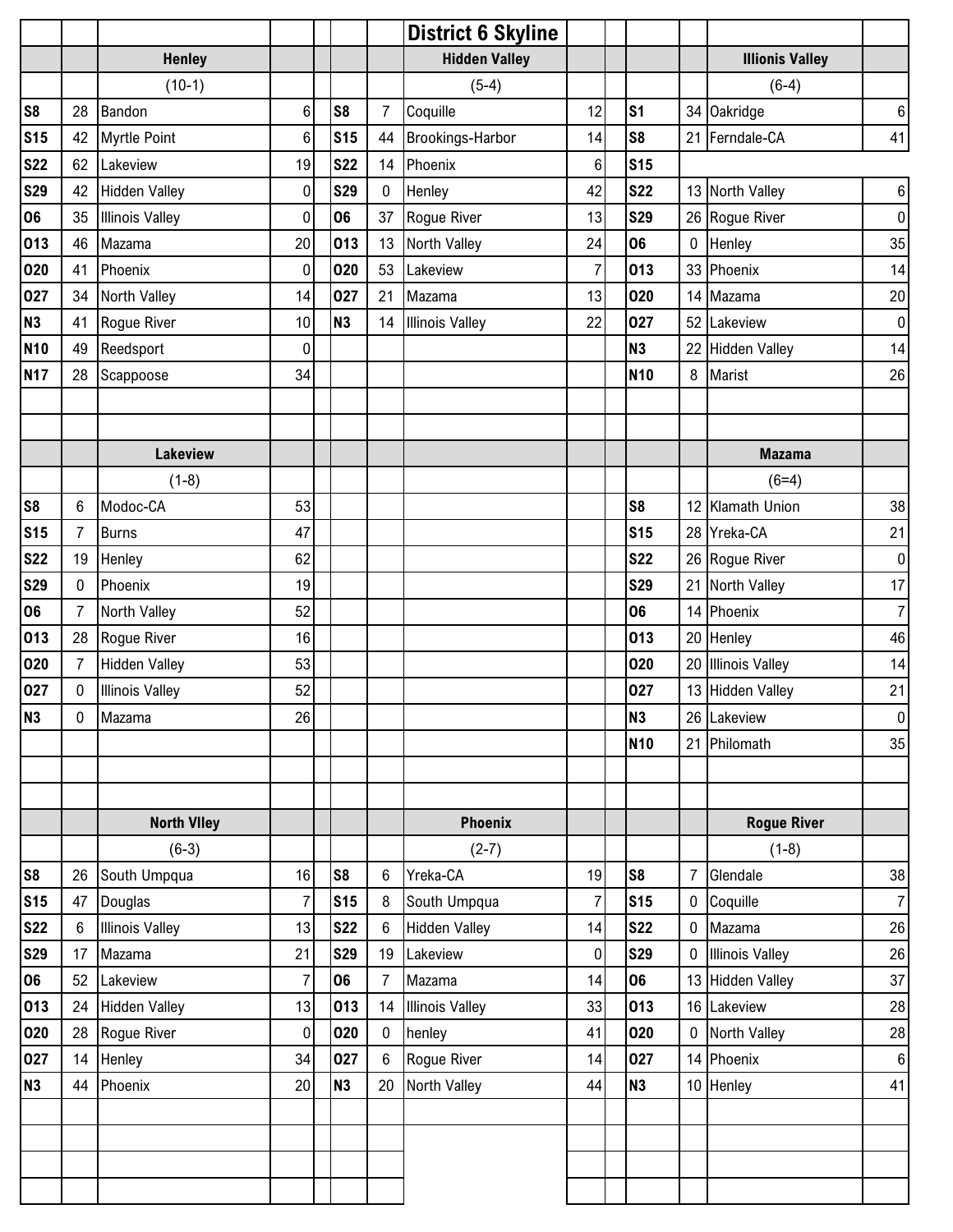|                |                 |                    |                | <b>District 7 Greater Oregon</b> |                  |                    |                  |                 |                |                    |                  |
|----------------|-----------------|--------------------|----------------|----------------------------------|------------------|--------------------|------------------|-----------------|----------------|--------------------|------------------|
|                |                 | <b>Baker</b>       |                |                                  |                  | <b>Burns</b>       |                  |                 |                | <b>Grant Union</b> |                  |
|                |                 | $(1-8)$            |                |                                  |                  | $(11-2)$           |                  |                 |                | $(6-3)$            |                  |
| S <sub>8</sub> | $\pmb{0}$       | La Grande          | 45             | S <sub>8</sub>                   | 37               | Madras             | 15               | S <sub>8</sub>  |                | 42 Clatskanie      | 22               |
| <b>S15</b>     | 20              | Heppner            | 35             | <b>S15</b>                       | 47               | Lakeview           | $\overline{7}$   | <b>S15</b>      |                | 33 Bandon          | 14               |
| <b>S22</b>     | $6\phantom{1}$  | Vale               | 55             | <b>S22</b>                       | 40               | McLoughlin         | 0                | <b>S22</b>      |                | 27 La Grande       | $\boldsymbol{7}$ |
| <b>S29</b>     | 20              | Ontario            | 60             | <b>S29</b>                       | 21               | Vale               | 28               | <b>S29</b>      |                | 51 McLoughlin      | $\pmb{0}$        |
| 06             | 17              | Payette-ID         | 29             | 06                               | 28               | Ontario            | 14               | 06              |                | 45 Riverside       | $\,6$            |
| 013            | 8               | <b>Grant Union</b> | 40             | 013                              | 28               | La Grande          | 27               | 013             |                | 40 Baker           | 8                |
| 020            | 29              | Riverside          | 14             | 020                              | 27               | <b>Grant Union</b> | 22               | 020             |                | 22 Burns           | 27               |
| 027            | $\pmb{0}$       | McLoughlin         | 24             | 027                              | 33               | Riverside          | $\boldsymbol{0}$ | 027             |                | 10 Vale            | 14               |
| N <sub>3</sub> | 14              | <b>Burns</b>       | 28             | <b>N3</b>                        | 28               | <b>Baker</b>       | 14               | <b>N3</b>       |                | 13 Ontario         | 35               |
|                |                 |                    |                | <b>N10</b>                       | 40               | Seaside            | $\overline{7}$   |                 |                |                    |                  |
|                |                 |                    |                | <b>N17</b>                       | 32               | Douglas            | 18               |                 |                |                    |                  |
|                |                 |                    |                | N24                              | 30               | Marist             | 29               |                 |                |                    |                  |
|                |                 |                    |                | D <sub>1</sub>                   | 26               | Scappoose          | 46               |                 |                |                    |                  |
|                |                 |                    |                |                                  |                  |                    |                  |                 |                |                    |                  |
|                |                 | La Grande          |                |                                  |                  |                    |                  |                 |                | <b>McLoughlin</b>  |                  |
|                |                 | $(4-5)$            |                |                                  |                  |                    |                  |                 |                | $(3-6)$            |                  |
| S <sub>1</sub> | 31              | Redmond            | 28             |                                  |                  |                    |                  | S <sub>8</sub>  | $\overline{7}$ | DeSales-WA         | 26               |
| S <sub>8</sub> | 45              | <b>Baker</b>       | $\overline{0}$ |                                  |                  |                    |                  | <b>S15</b>      |                | 14 Waitsburg-WA    | 6                |
| <b>S15</b>     |                 |                    |                |                                  |                  |                    |                  | <b>S22</b>      | 0              | Burns              | 40               |
| <b>S22</b>     | $\overline{7}$  | <b>Grant Union</b> | 27             |                                  |                  |                    |                  | <b>S29</b>      | $\mathbf{0}$   | <b>Grant Union</b> | 51               |
| <b>S29</b>     | 28              | Riverside          | 0              |                                  |                  |                    |                  | 06              | 0              | Vale               | 48               |
| 06             | 6               | Pendleton          | 45             |                                  |                  |                    |                  | 013             |                | 28 Riverside       | 15               |
| 013            | 27              | <b>Burns</b>       | 28             |                                  |                  |                    |                  | 020             | $\mathbf 0$    | Ontario            | 47               |
| 020            | 10 <sub>1</sub> | Vale               | 21             |                                  |                  |                    |                  | 027             |                | 24 Baker           | $\pmb{0}$        |
| 027            | 26              | Ontario            | 50             |                                  |                  |                    |                  | N3              | $6\phantom{a}$ | La Grande          | 55               |
| N <sub>3</sub> | 55              | McLoughlin         | 6 <sup>1</sup> |                                  |                  |                    |                  |                 |                |                    |                  |
|                |                 |                    |                |                                  |                  |                    |                  |                 |                |                    |                  |
|                |                 | <b>Ontario</b>     |                |                                  |                  | <b>Riverside</b>   |                  |                 |                | Vale               |                  |
|                |                 | $(8-3)$            |                |                                  |                  | $(1-8)$            |                  |                 |                | $(11-1)$           |                  |
| S <sub>1</sub> | 41              | Heppner            | $\overline{7}$ | S <sub>8</sub>                   | 13               | Elgin              | $\,6$            | S8              |                | 47 Parma-ID        | $\pmb{0}$        |
| S <sub>8</sub> | 19              | Weiser-ID          | 6              | <b>S15</b>                       | $\overline{7}$   | DeSales-WA         | 37               | <b>S15</b>      |                | 33 Weiser-ID       | 12               |
| <b>S15</b>     |                 |                    |                | <b>S22</b>                       | $\boldsymbol{6}$ | Ontario            | 47               | <b>S22</b>      |                | 55 Baker           | $\boldsymbol{6}$ |
| <b>S22</b>     | 47              | Riverside          | $\,6$          | <b>S29</b>                       | $\mathbf 0$      | La Grande          | 28               | <b>S29</b>      |                | 28 Burns           | 21               |
| <b>S29</b>     | 60              | <b>Baker</b>       | 20             | 06                               | $6\phantom{a}$   | <b>Grant Union</b> | 45               | 06              |                | 48 McLoughlin      | $\pmb{0}$        |
| 06             | 14              | <b>Burns</b>       | 28             | 013                              | 15               | McLoughlin         | 28               | 013             |                | 21 Ontario         | 18               |
| 013            | 18              | Vale               | 21             | 020                              | 14               | <b>Baker</b>       | 29               | 020             |                | 21 La Grande       | 10               |
| 020            | 47              | McLoughlin         | $\pmb{0}$      | 027                              | $\mathbf 0$      | <b>Burns</b>       | 33               | 027             |                | 14 Grant Union     | 10               |
| 027            | 50              | La Grande          | 26             | <b>N3</b>                        | $\boldsymbol{6}$ | Vale               | 34               | <b>N3</b>       |                | 34 Riverside       | $\,6\,$          |
| <b>N3</b>      | 35              | <b>Grant Union</b> | 13             |                                  |                  |                    |                  | N <sub>10</sub> |                | 44 Sisters         | 15               |
| <b>N10</b>     | 28              | The Dalles         | 14             |                                  |                  |                    |                  | <b>N17</b>      |                | 19 Newport         | $\boldsymbol{7}$ |
| <b>N17</b>     | 13              | Central            | 21             |                                  |                  |                    |                  | N24             |                | 19 Pleasant Hill   | 21               |
|                |                 |                    |                |                                  |                  |                    |                  |                 |                |                    |                  |